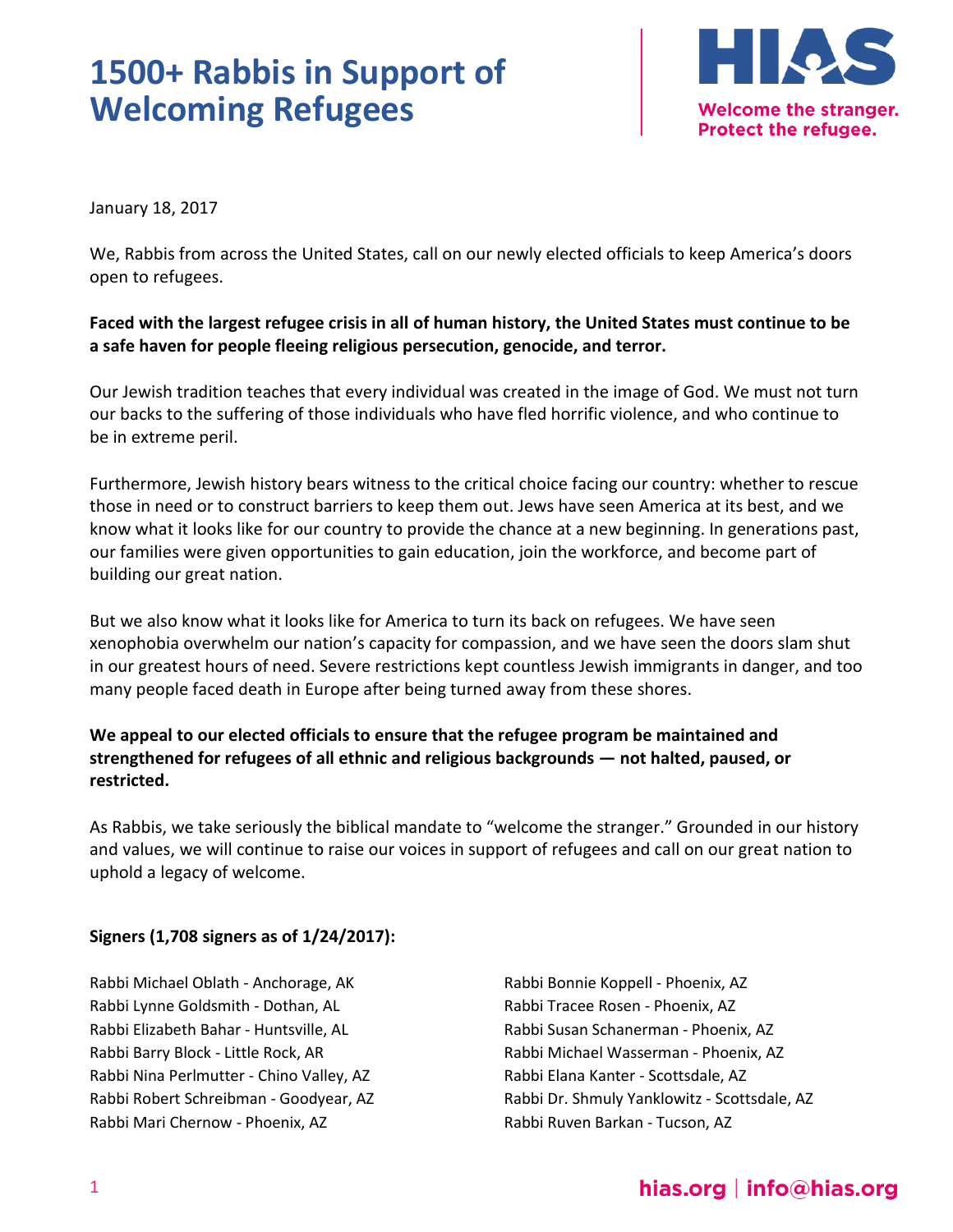

Rabbi Samuel Cohon - Tucson, AZ Rabbi Rita Hertzberg - Agoura Hills, CA Rabbi Barnett Brickner - Alameda, CA Rabbi Dorothy Richman - Albany, CA Rabbi Miriam Senturia - Albany, CA Rabbi Bridget Wynne - Albany, CA Rabbi Margaret Holub - Albion, CA Rabbi Kvod Wieder - Aliso Viejo, CA Rabbi Dr Barbara Borts - Altadena, CA Rabbi Paula Marcus - Aptos, CA Rabbi Chaim Schneider - Aptos, CA Rabbi Janice Mehring - Atascadero, CA Rabbi Adina Allen - Berkeley, CA Rabbi Menachem Creditor - Berkeley, CA Rabbi Lynn Gottlieb - Berkeley, CA Rabbi Yoel Kahn - Berkeley, CA Rabbi Stuart Kelman - Berkeley, CA Rabbi Michael Lerner - Berkeley, CA Rabbi Julie Saxe-Taller - Berkeley, CA Rabbi SaraLeya Schley - Berkeley, CA Rabbi Rebekah Stern - Berkeley, CA Rabbi Mimi Weisel - Berkeley, CA Rabbi Reuben Zellman - Berkeley, CA Rabbi Jonathan Aaron - Beverly Hills, CA Rabbi Elliot Dorff - Beverly Hills, CA Rabbi Pam Frydman - Beverly Hills, CA Rabbi Paul Kipnes - Calabasas, CA Rabbi Julia Weisz - Calabasas, CA Rabbi Michael Lotker - Camarillo, CA Rabbi Lori Klein - Capitola, CA Rabbi Naomi Steinberg - Carlotta, CA Rabbi Nancy Wechsler - Carmichael, CA Rabbi Sara Abrams - Chico, CA Rabbi Zachary Shapiro - Culver City, CA Rabbi Dan Goldblatt - Danville, CA Rabbi Seth Castleman - Davis, CA Rabbi Greg Wolfe - Davis, CA Rabbi Ferenc Raj - El Cerrito, CA Rabbi Diane Elliot - El Sobrante, CA Rabbi Patti Haskell - Encinitas, CA Rabbi Lewis Barth - Encino, CA

Rabbi Corey Helfand - Foster City, CA Rabbi Stephen Einstein - Fountain Valley, CA Rabbi David Young - Fountain Valley, CA Rabbi Eve Ben-Ora - Fremont, CA Rabbi Avi Schulman - Fremont, CA Rabbi Ahud Sela - Granada Hills, CA Rabbi Heidi Cohen - Irvine, CA Rabbi Stacia Deutsch - Irvine, CA Rabbi Arnold Rachlis - Irvine, CA Rabbi Richard Steinberg - Irvine, CA Rabbi Aliza Berk - La Jolla, CA Rabbi Yael Ridberg - La Jolla, CA Rabbi Roberto Graetz - Lafayette, CA Rabbi Marc Blumenthal - Long Beach, CA Rabbi Robin Foonberg - Long Beach, CA Rabbi Amy Eilberg - Los Altos, CA Rabbi Jonathan Prosnit - Los Altos, CA Rabbi Janet Marder - Los Altos Hills, CA Rabbi Heath Watenmaker - Los Altos Hills, CA Rabbi Sarah Weissman - Los Altos Hills, CA Rabbi Rachel Adler - Los Angeles, CA Rabbi Sarah Bassin - Los Angeles, CA Rabbi Rachel Bat-Or - Los Angeles, CA Rabbi Haim Dov Beliak - Los Angeles, CA Rabbi Michael Berenbaum - Los Angeles, CA Rabbi Jonathan Bernhard - Los Angeles, CA Rabbi Sharon Brous - Los Angeles, CA Rabbi Ken Chasen - Los Angeles, CA Rabbi Daniel Chorny - Los Angeles, CA Rabbi Aryeh Cohen - Los Angeles, CA Rabbi Diane Cohen - Los Angeles, CA Rabbi Mike Comins - Los Angeles, CA Rabbi William Cutter - Los Angeles, CA Rabbi Lisa Edwards - Los Angeles, CA Rabbi Anthony Elman - Los Angeles, CA Rabbi Morley Feinstein - Los Angeles, CA Rabbi Shawn Fields-Meyer - Los Angeles, CA Rabbi Reuven Firestone - Los Angeles, CA Rabbi Karen Fox - Los Angeles, CA Rabbi Dara Frimmer - Los Angeles, CA Rabbi Jason Fruithandler - Los Angeles, CA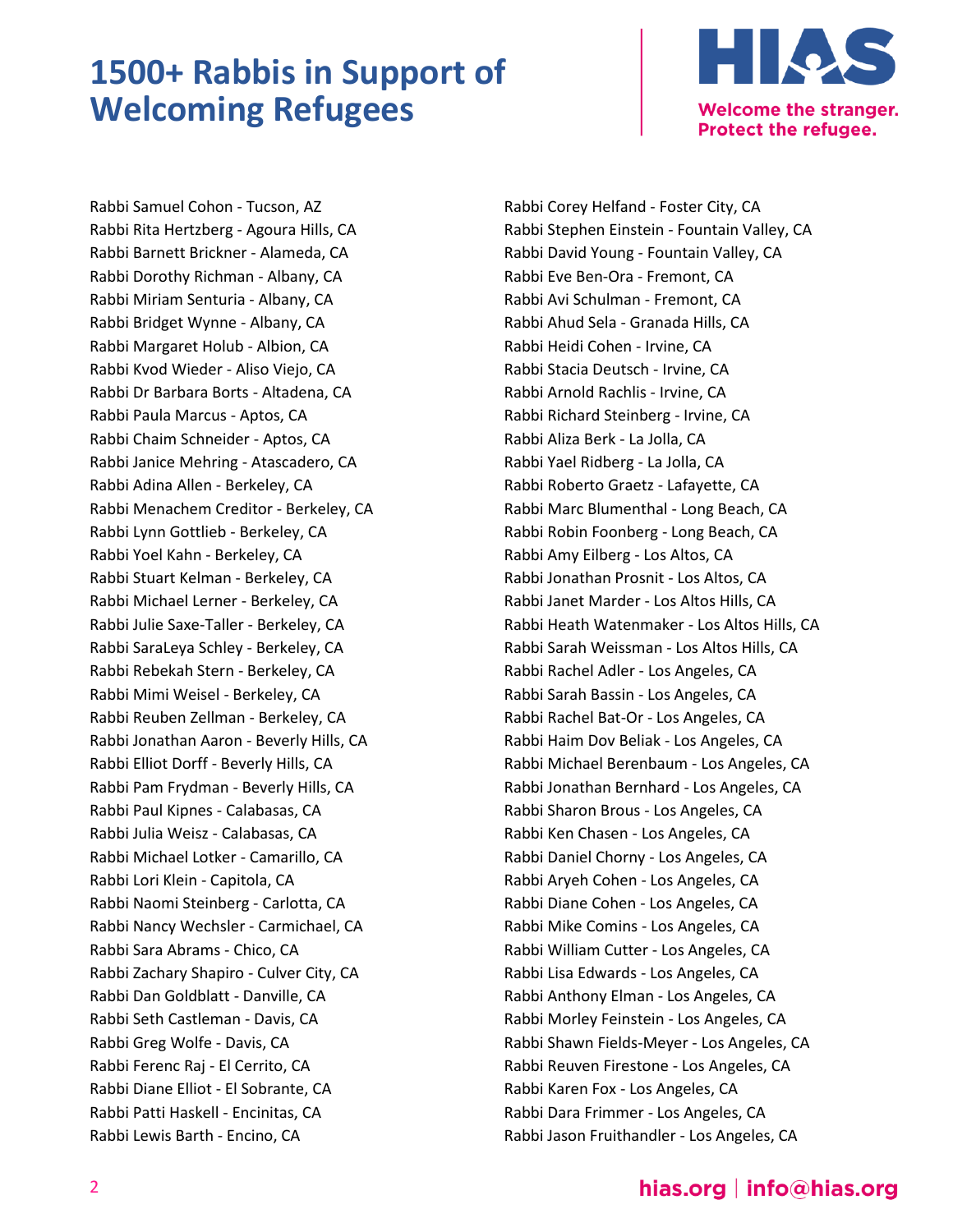

Rabbi Laura Geller - Los Angeles, CA Rabbi Aimee Gerace - Los Angeles, CA Rabbi Miriyam Glazer - Los Angeles, CA Rabbi Jerrold Goldstein - Los Angeles, CA Rabbi Mel Gottlieb - Los Angeles, CA Rabbi Adam Greenwald - Los Angeles, CA Rabbi Abraham Havivi - Los Angeles, CA Rabbi Eli Herscher - Los Angeles, CA Rabbi Dr. Yechiel Hoffman - Los Angeles, CA Rabbi Jocee Hudson - Los Angeles, CA Rabbi Jonathan Klein - Los Angeles, CA Rabbi Adam Kligfeld - Los Angeles, CA Rabbi Gail Labovitz - Los Angeles, CA Rabbi Susan Laemmle - Los Angeles, CA Rabbi Aaron Lerner - Los Angeles, CA Rabbi Stan Levy - Los Angeles, CA Rabbi Ari Lucas - Los Angeles, CA Rabbi Michelle Missaghieh - Los Angeles, CA Rabbi Len Muroff - Los Angeles, CA Rabbi Janet Offel - Los Angeles, CA Rabbi Laura Owens - Los Angeles, CA Rabbi Robin Podolsky - Los Angeles, CA Rabbi Sanford Ragins - Los Angeles, CA Rabbi Jackie Redner - Los Angeles, CA Rabbi John Rosove - Los Angeles, CA Rabbi Deborah Schuldenfrei - Los Angeles, CA Rabbi Becky Silverstein - Los Angeles, CA Rabbi Joel Simonds - Los Angeles, CA Rabbi Chaim Singer-Frankes - Los Angeles, CA Rabbi Ruth Sohn - Los Angeles, CA Rabbi Eleanor Steinman - Los Angeles, CA Rabbi Charles Stern - Los Angeles, CA Rabbi Ron Stern - Los Angeles, CA Rabbi Ronit Tsadok - Los Angeles, CA Rabbi Jason Van Leeuwen - Los Angeles, CA Rabbi Devin Maimon Villarreal - Los Angeles, CA Rabbi Jill Zimmerman - Los Angeles, CA Rabbi Yoshi Zweiback - Los Angeles, CA Rabbi Melanie Aron - Los Gatos, CA Rabbi Judith Halevy - Malibu, CA Rabbi Shalom Bochner - Modesto, CA

Rabbi Debbie Israel - Morgan Hill, CA Rabbi Mychal Copeland - Mountain View, CA Rabbi Richard Ettelson - Murrieta, CA Rabbi Lee Bycel - Napa, CA Rabbi Marcia Tilchin - Newport Beach, CA Rabbi Shawna Brynjegard-Bialik - Northridge, CA Rabbi Rebecca Joseph - Oakland, CA Rabbi Elliot Kukla - Oakland, CA Rabbi Jacqueline Mates-Muchin - Oakland, CA Rabbi Dev Noily - Oakland, CA Rabbi Michael Rothbaum - Oakland, CA Rabbi Judy Shanks - Oakland, CA Rabbi Jeremy Sher - Oakland, CA Rabbi Steven Reuben - Pacific Palisades, CA Rabbi David Lazar - Palm Springs, CA Rabbi Lauren Ben-Shoshan - Palo Alto, CA Rabbi David Booth - Palo Alto, CA Rabbi Ari Cartun - Palo Alto, CA Rabbi Patricia Karlin-Neumann - Palo Alto, CA Rabbi Sheldon Lewis - Palo Alto, CA Rabbi Daniel Silverstein - Palo Alto, CA Rabbi Meredith Cahn - Petaluma, CA Rabbi Theodore Feldman - Petaluma, CA Rabbi David J. Cooper - Piedmont, CA Rabbi Dr. Laurence Milder - Pleasanton, CA Rabbi Judith Seid - Pleasanton, CA Rabbi Jonathan Kupetz - Pomona, CA Rabbi David Castiglione - Poway, CA Rabbi Brian Schuldenfrei - Rancho Palos Verdes, CA Rabbi Jay Sherwood - Redlands, CA Rabbi Toba August - Redondo Beach, CA Rabbi Nathaniel Ezray - Redwood City, CA Rabbi C. Michelle Greenberg - Redwood City, CA Rabbi Laurie Hahn Tapper - Redwood City, CA Rabbi Allie Fischman - Richmond, CA Rabbi Dean Kertesz - Richmond, CA Rabbi Suzanne Singer - Riverside, CA Rabbi Brian Lurie - Ross, CA Rabbi Mona Alfi - Sacramento, CA Rabbi Steven Jacobs - Sacramento, CA Rabbi Garth Silberstein - Sacramento, CA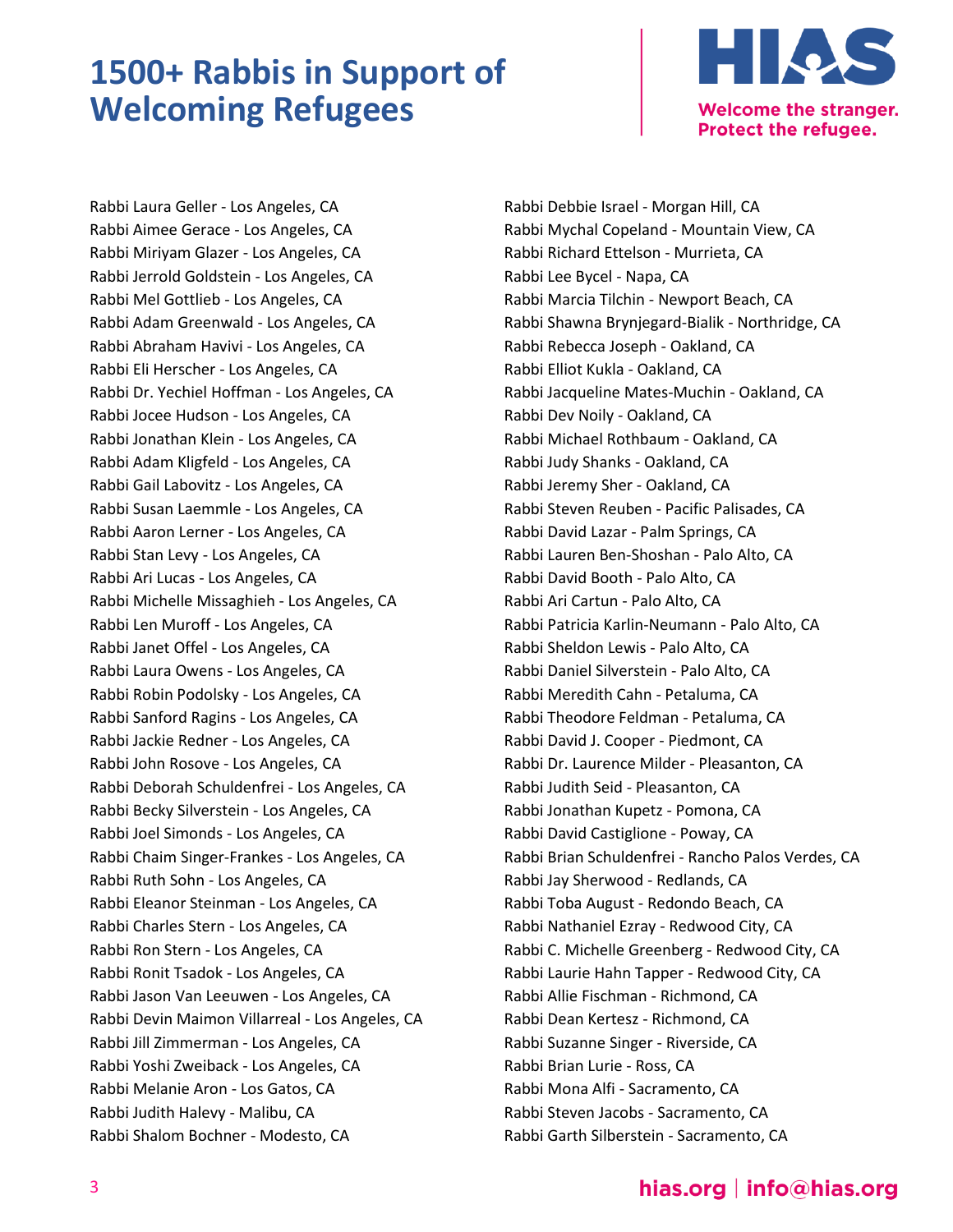

Rabbi Noa Kushner - San Anselmo, CA Rabbi Hillel Cohn - San Bernardino, CA Rabbi Lisa Delson - San Bruno, CA Rabbi, Div.D. Ron Herstik - San Diego, CA Rabbi Martin Lawson - San Diego, CA Rabbi Devorah Marcus - San Diego, CA Rabbi Scott Meltzer - San Diego, CA Rabbi Jonathan Stein - San Diego, CA Rabbi Camille Shira Angel - San Francisco, CA Rabbi Allen Bennett - San Francisco, CA Rabbi Jill Cozen Harel - San Francisco, CA Rabbi Carla Fenves - San Francisco, CA Rabbi Dr. Aubrey L. Glazer - San Francisco, CA Rabbi Marvin Goodman - San Francisco, CA Rabbi Lisa Kingston - San Francisco, CA Rabbi Jessica Kirschner - San Francisco, CA Rabbi Sydney Mintz - San Francisco, CA Rabbi Katie Mizrahi - San Francisco, CA Rabbi Jason Rodich - San Francisco, CA Rabbi Beth Singer - San Francisco, CA Rabbi Jonathan Singer - San Francisco, CA Rabbi Martin Weiner - San Francisco, CA Rabbi Allan Berkowitz - San Jose, CA Rabbi Dana Magat - San Jose, CA Rabbi Marvin Schwab - San Jose, CA Rabbi Hugh Seid-Valencia - San Jose, CA Rabbi Ruth Adar - San Leandro, CA Rabbi Linda Bertenthal - San Luis Obispo, CA Rabbi D'vorah Rose - San Mateo, CA Rabbi Charles Briskin - San Pedro, CA Rabbi Stacy Friedman - San Rafael, CA Rabbi Michael Lezak - San Rafael, CA Rabbi Erin Mason - San Rafael, CA Rabbi Bernie Robinson - San Rafael, CA Rabbi Elihu Gevirtz - Santa Barbara, CA Rabbi Arthur Gross-Schaefer - Santa Barbara, CA Rabbi Fern Feldman - Santa Cruz, CA Rabbi Borukh Goldberg - Santa Cruz, CA Rabbi Shifra Weiss-Penzias - Santa Cruz, CA Rabbi Adam Allenberg - Santa Monica, CA Rabbi Diane Rose - Santa Monica, CA

Rabbi George Gittleman - Santa Rosa, CA Rabbi Philip Ohriner - Saratoga, CA Rabbi Howard Laibson - Seal Beach, CA Rabbi Daria Jacobs-Velde - Sebastopol, CA Rabbi Josh Jacobs-Velde - Sebastopol, CA Rabbi Sara Berman - Sherman Oaks, CA Rabbi Jessica Yakrin - Sherman Village, CA Rabbi Jason Gwasdoff - Stockton, CA Rabbi Karen Bender - Tarzana, CA Rabbi Andrew Straus - Thousand Oaks, CA Rabbi Sheldon Dorph - Tiburon, CA Rabbi Susan Leider - Tiburon, CA Rabbi Chai Levy - Tiburon, CA Rabbi Shalom Podwol - Tustin, CA Rabbi Elie Spitz - Tustin, CA Rabbi Shoshanah Devorah - Ukiah, CA Rabbi Sarah Hronsky - Valley Village, CA Rabbi Jim Kaufman - Van Nuys, CA Rabbi Gabriel Botnick - Venice, CA Rabbi Daniel Shevitz - Venice, CA Rabbi Raphael Asher - Walnut Creek, CA Rabbi Andrea Berlin - Walnut Creek, CA Rabbi Nicki Greninger - Walnut Creek, CA Rabbi Rebecca Gutterman - Walnut Creek, CA Rabbi Daniel Stein - Walnut Creek, CA Rabbi Tsafi Lev - West Hills, CA Rabbi Denise Eger - West Hollywood, CA Rabbi Nancy Myers - Westminster, CA Rabbi Jonathan Hanish - Woodland Hills, CA Rabbi Stewart Vogel - Woodland Hills, CA Rabbi Efraim Warshaw - Woodland Hills, CA Rabbi David Segal - Aspen, CO Rabbi Evette Lutman - Aurora, CO Rabbi Deborah Bronstein - Boulder, CO Rabbi Tirzah Firestone - Boulder, CO Rabbi Ruth Gelfarb - Boulder, CO Rabbi Sarah Bracha Gershuny - Boulder, CO Rabbi Jordana Gerson - Boulder, CO Rabbi Fred Greene - Boulder, CO Rabbi Marc Soloway - Boulder, CO Rabbi Eliot Baskin - Denver, CO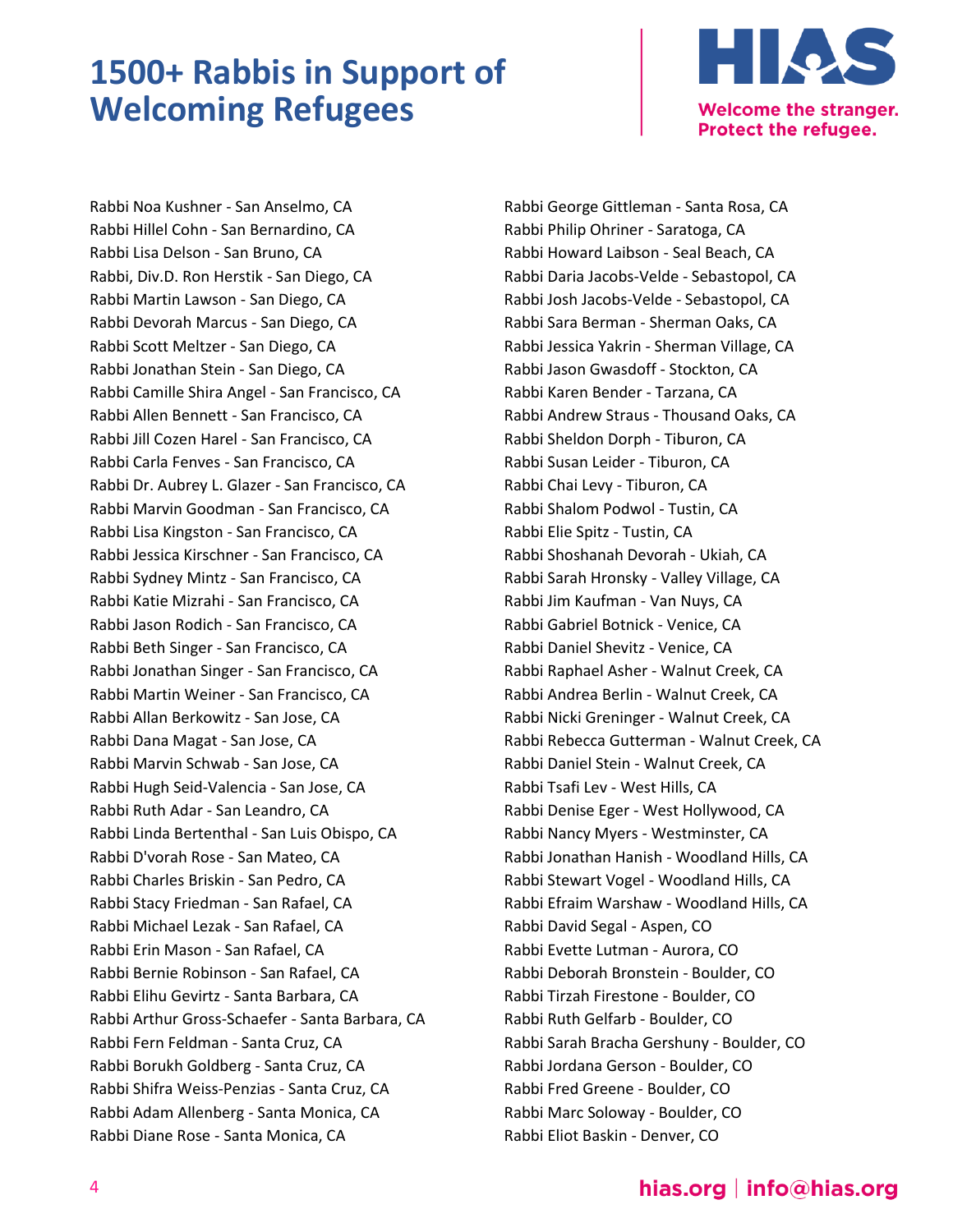

Rabbi Joseph Black - Denver, CO Rabbi Lewis Bogage - Denver, CO Rabbi Stephen Booth-Nadav - Denver, CO Rabbi Sandra Cohen - Denver, CO Rabbi Julian Cook - Denver, CO Rabbi Brian Field - Denver, CO Rabbi Bernard Gerson - Denver, CO Rabbi Mark Asher Goodman - Denver, CO Rabbi Salomon Gruenwald - Denver, CO Rabbi Brian Immerman - Denver, CO Rabbi Amanda Schwartz - Denver, CO Rabbi Joel Schwartzman - Dillon, CO Rabbi Hillel Katzir - Fort Collins, CO Rabbi Sara Gilbert - Greeley, CO Rabbi Debra Cantor - Bloomfield, CT Rabbi James Prosnit - Bridgeport, CT Rabbi Evan Schultz - Bridgeport, CT Rabbi Nelly Altenburger - Danbury, CT Rabbi Yaakov Reef - Falls Village, CT Rabbi Hesch Sommer - Guilford, CT Rabbi Herbert Brockman - Hamden, CT Rabbi Stacy Offner - Madison, CT Rabbi Randall Konigsburg - Manchester, CT Rabbi David Teva - Middletown, CT Rabbi James Ponet - New Haven, CT Rabbi Jon-Jay Tilsen - New Haven, CT Rabbi Ari Rosenberg - New Milford, CT Rabbi Jeffrey Bennett - Newington, CT Rabbi Ita Paskind - Norwalk, CT Rabbi Michael Farbman - Orange, CT Rabbi David Reiner - Ridgefield, CT Rabbi Eric Polokoff - Southbury, CT Rabbi Joshua Hammerman - Stamford, CT Rabbi Philip Schechter - Stamford, CT Rabbi Jay TelRav - Stamford, CT Rabbi Jeremy Bruce - West Hartford, CT Rabbi Stephen Fuchs - West Hartford, CT Rabbi Stanley Kessler - West Hartford, CT Rabbi Michael Pincus - West Hartford, CT Rabbi Michael Friedman - Westport, CT Rabbi Jeremy Schwartz - Willimantic, CT

Rabbi Joshua Ratner - Woodbridge, CT Rabbi Aaron Alexander - Washington, DC Maharat Ruth Balinsky Friedman - Washington, DC Rabbi Joshua Beraha - Washington, DC Rabbi Arthur Blecher - Washington, DC Rabbi Charles Feinberg - Washington, DC Rabbi Rachel Gartner - Washington, DC Rabbi Erin Glazer - Washington, DC Rabbi Hannah Goldstein - Washington, DC Rabbi Susan Landau - Washington, DC Rabbi Gilah Langner - Washington, DC Rabbi Jessica Lott - Washington, DC Rabbi Devorah Lynn - Washington, DC Rabbi Aaron Miller - Washington, DC Rabbi Tamara Miller - Washington, DC Rabbi Scott Perlo - Washington, DC Rabbi Jonah Pesner - Washington, DC Rabbi Aaron Potek - Washington, DC Rabbi Fred Reiner - Washington, DC Rabbi Elizabeth Richman - Washington, DC Rabbi Jonathan Roos - Washington, DC Rabbi Derek Rosenbaum - Washington, DC Rabbi Kerrith Rosenbaum - Washington, DC Rabbi Adam Rosenwasser - Washington, DC Rabbi Fred Scherlinder Dobb - Washington, DC Rabbi Herbert Schwartz - Washington, DC Rabbi Ethan Seidel - Washington, DC Rabbi Susan Shankman - Washington, DC Rabbi Joseph Skloot - Washington, DC Rabbi Gil Steinlauf - Washington, DC Rabbi Warren Stone - Washington, DC Rabbi Shira Stutman - Washington, DC Rabbi Elianna Yolkut - Washington, DC Rabbi Daniel Zemel - Washington, DC Rabbi Douglas Krantz - Armonk, DE Rabbi Michael Kramer - Hockessin, DE Rabbi Michael Beals - Wilmington, DE Rabbi Elisa Koppel - Wilmington, DE Rabbi Yair Robinson - Wilmington, DE Rabbi Jeremy Winaker - Wilmington, DE Rabbi Ralph Kingsley - Aventura, FL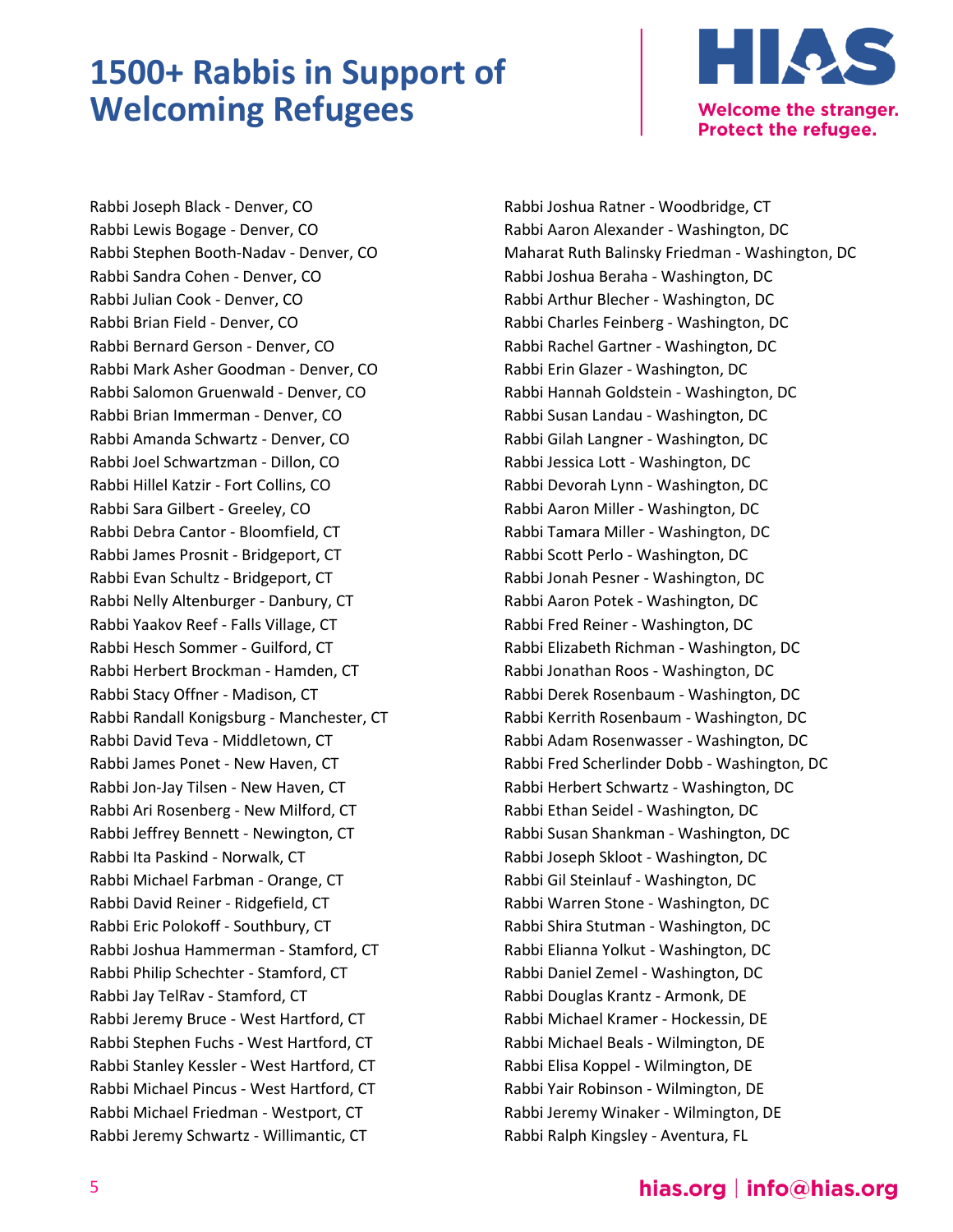

Rabbi Jessica Brockman - Boca Raton, FL Rabbi David Englander - Boca Raton, FL Rabbi Jerome Epstein - Boca Raton, FL Rabbi Daniel Levin - Boca Raton, FL Rabbi David Paskin - Boca Raton, FL Rabbi Leah Richman - Boca Raton, FL Rabbi Sharon Steinberg - Boca Raton, FL Rabbi David Steinhardt - Boca Raton, FL Rabbi Greg Weisman - Boca Raton, FL Rabbi Howard Hoffman - Boynton Beach, FL Rabbi Mitchell Feld - Coral Springs, FL Rabbi Dr. Sheldon Ezring - Delray Beach, FL Rabbi Nicole Luna - Fort Myers, FL Rabbi Lewis Littman - Ft. Lauderdale, FL Rabbi David Kaiman - Gainesville, FL Rabbi Joel Fleekop - Gulf Breeze, FL Rabbi Bruce Warshal - Hillsboro Beach, FL Rabbi Jody Cohen-Gavarian - Hollywood, FL Rabbi Cheryl Weiner - Hollywood, FL Rabbi Jonathan Lubliner - Jacksonville, FL Rabbi Rick Shapiro - Jacksonville, FL Rabbi Howard Tilman - Jacksonville, FL Rabbi Peter Kasdan - Longboat Key, FL Rabbi Rick Sherwin - Longwood, FL Rabbi Jaime Aklepi - Miami, FL Rabbi Lauren Berkun - Miami, FL Rabbi Terry Bookman - Miami, FL Rabbi Rachel Greengrass - Miami, FL Rabbi Moshe Heyn - Miami, FL Rabbi Julie Jacobs - Miami, FL Rabbi Judith Kempler - Miami, FL Rabbi Frederick L. Klein - Miami, FL Rabbi Mark Kula - Miami, FL Rabbi Judith Siegal - Miami, FL Rabbi Gary Glickstein - Miami Beach, FL Rabbi Gayle Pomerantz - Miami Beach, FL Rabbi Alan Litwak - North Miami Beach, FL Rabbi Rose Durbin - Palm Beach Gardens, FL Rabbi Zev Sonnenstein - Palm Coast, FL Rabbi Bradd Boxman - Parkland, FL Rabbi Larry Halpern - Plantation, FL

Rabbi Carla Freedman - Riverview, FL Rabbi Daniel Treiser - Safety Harbor, FL Rabbi Leah Herz - Saint Petersburg, FL Rabbi Michael Churgel - Sarasota, FL Rabbi Brenner Glickman - Sarasota, FL Rabbi Geoff Huntting - Sarasota, FL Rabbi Richard Klein - Sarasota, FL Rabbi Dr. Susan Marks - Sarasota, FL Rabbi Goldie Milgram - Sarasota, FL Rabbi Michael Shefrin - Sarasota, FL Rabbi Michael Werbow - Sarasota, FL Rabbi Betsy Torop - St Petersburg, FL Rabbi Michael Torop - St. Petersburg, FL Rabbi Garson Herzfeld - Tampa, FL Rabbi Jason Rosenberg - Tampa, FL Rabbi Richard Agler - Tavernier, FL Rabbi Harold Caminker - Venice, FL Rabbi Steve Westman - W.Palm Beach, FL Rabbi Stephen Pinsky - Wellington, FL Rabbi Donna Friedman - West Palm Beach, FL Rabbi Cookie Lea Olshein - West Palm Beach, FL Rabbi Holly Cohn - Albany, GA Rabbi Michael Bernstein - Alpharetta, GA Rabbi Ruth Abusch-Magder - Atlanta, GA Rabbi Peter Berg - Atlanta, GA Rabbi Erin Boxt - Atlanta, GA Rabbi Lauren Cohn - Atlanta, GA Rabbi Scott Colbert - Atlanta, GA Rabbi Lisa Gelber - Atlanta, GA Rabbi Brian Glusman - Atlanta, GA Rabbi Pamela Gottfried - Atlanta, GA Rabbi Ari Kaiman - Atlanta, GA Rabbi Joshua Lesser - Atlanta, GA Rabbi Bradley Levenberg - Atlanta, GA Rabbi Malka Packer - Atlanta, GA Rabbi Steven Rau - Atlanta, GA Rabbi Laurence Rosenthal - Atlanta, GA Rabbi Neil Sandler - Atlanta, GA Rabbi Ronald Segal - Atlanta, GA Rabbi Sam Shabman - Atlanta, GA Rabbi Melvin Sirner - Atlanta, GA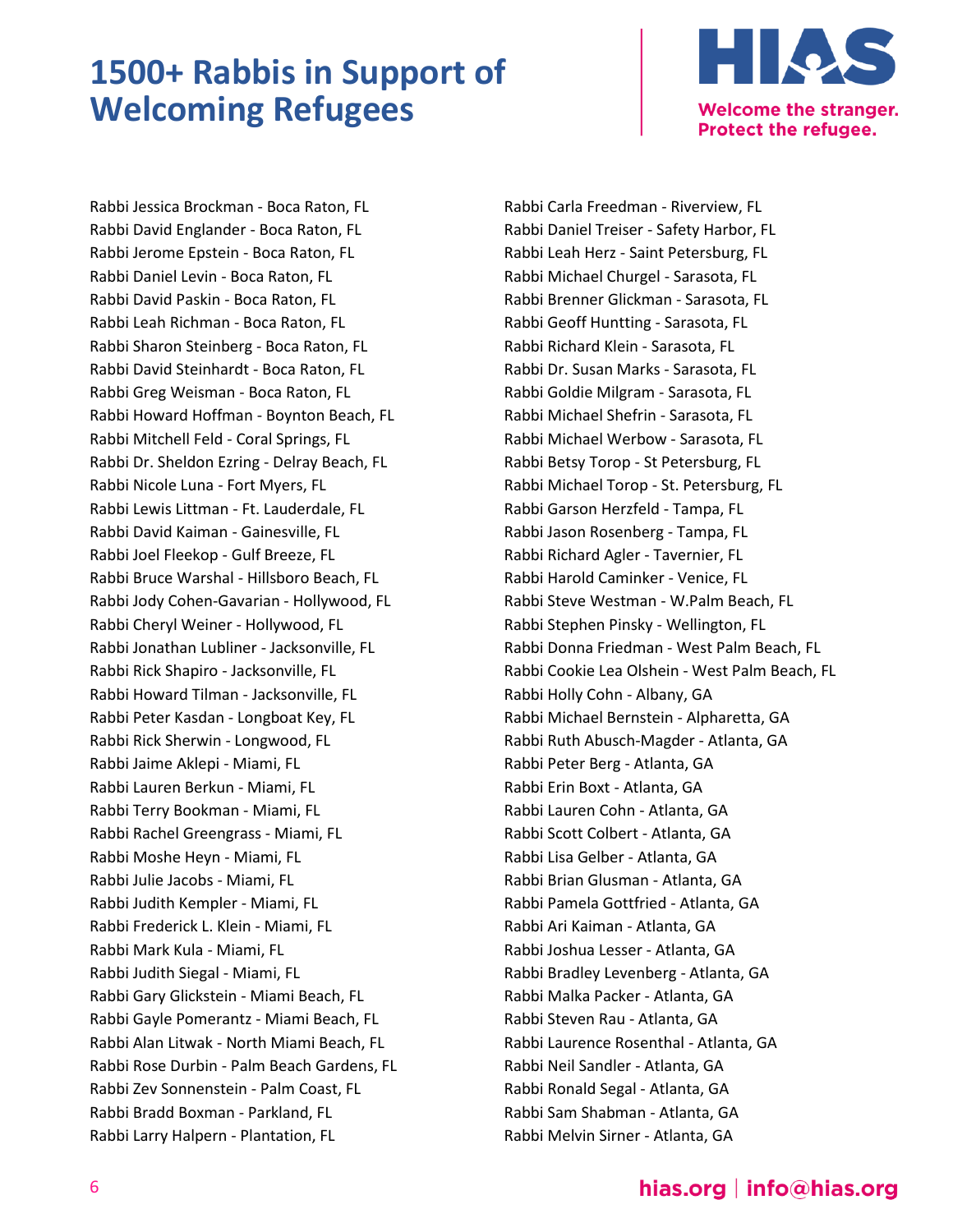

Rabbi David Spinrad - Atlanta, GA Rabbi Alvin Sugarman - Atlanta, GA Rabbi Robert Klensin - Augusta, GA Rabbi Rachael Bregman - Brunswick, GA Rabbi Jonathan Crane - Decatur, GA Rabbi Aaron Rubinstein - Macon, GA Rabbi Richard Baroff - Roswell, GA Rabbi Alexandria Shuval-Weiner - Roswell, GA Rabbi Judith Beiner - Sandy Springs, GA Rabbi Melvin Libman - Honolulu, HI Rabbi Henry Karp - Davenport, IA Rabbi Steven Edelman-Blank - Des Moines, IA Rabbi Edward Nydle - Ottumwa, IA Rabbi Daniel Fink - Boise, ID Rabbi Rebecca Dubowe - Bloomington, IL Rabbi Marc Belgrad - Buffalo Grove, IL Rabbi Lisa Bellows - Buffalo Grove, IL Rabbi Richard Prass - Buffalo Grove, IL Rabbi Scott Aaron - Chicago, IL Rabbi Alison Abrams - Chicago, IL Rabbi Heather Altman - Chicago, IL Rabbi Brandon Bernstein - Chicago, IL Rabbi D'ror Chankin-Gould - Chicago, IL Rabbi Shoshanah Conover - Chicago, IL Rabbi Carlie Daniels - Chicago, IL Rabbi Laurence Edwards - Chicago, IL Rabbi Edwin Goldberg - Chicago, IL Rabbi Megan GoldMarche - Chicago, IL Rabbi Niles Goldstein - Chicago, IL Rabbi Amanda Greene - Chicago, IL Rabbi Suzanne Griffel - Chicago, IL Rabbi Lauren Henderson - Chicago, IL Rabbi Lizzi Heydemann - Chicago, IL Rabbi Seth Limmer - Chicago, IL Rabbi Rachel Mikva - Chicago, IL Rabbi David Minkus - Chicago, IL Rabbi Frederick Reeves - Chicago, IL Rabbi Brant Rosen - Chicago, IL Rabbi David Russo - Chicago, IL Rabbi Paul Saiger - Chicago, IL Rabbi Michael Siegel - Chicago, IL

Rabbi Zachary Silver - Chicago, IL Rabbi Jeremy Weisblatt - Chicago, IL Rabbi David Wolkenfeld - Chicago, IL Rabbi Michael Zedek - Chicago, IL Rabbi Jordan Bendat-Appell - Deerfield, IL Rabbi Paul Cohen - Deerfield, IL Rabbi Frederick Kamil - Elmhurst, IL Rabbi Michael Davis - Evanston, IL Rabbi Cindy Enger - Evanston, IL Rabbi Sam Feinsmith - Evanston, IL Rabbi Hillel Gamoran - Evanston, IL Rabbi Judith Greenberg - Evanston, IL Rabbi Peter Knobel - Evanston, IL Rabbi Andrea London - Evanston, IL Rabbi Danya Ruttenberg - Evanston, IL Rabbi Eleanor Smith - Evanston, IL Rabbi Michelle Stern - Evanston, IL Rabbi Rachel Weiss - Evanston, IL Rabbi Lisa S. Greene - Glencoe, IL Rabbi Bruce Elder - Highland Park, IL Rabbi Evan Moffic - Highland Park, IL Rabbi Ellen Dreyfus - Homewood, IL Rabbi Stephen Hart - Long Grove, IL Rabbi Robin Damsky - Melrose Park, IL Rabbi Nina Mizrahi - Northbrook, IL Rabbi Emily Segal - Northbrook, IL Rabbi John Bush - Oak Lawn, IL Rabbi Max Weiss - Oak Park, IL Rabbi Robert Feinberg - Peoria, IL Rabbi Victor Mirelman - River Forest, IL Rabbi David Bauman - Skokie, IL Rabbi Josh Feigelson - Skokie, IL Rabbi Levi Lauer - Skokie, IL Rabbi Amy L. Memis-Foler - Skokie, IL Rabbi Michael Weinberg - Skokie, IL Rabbi Margaret Frisch Klein - South Elgin, IL Rabbi Sam Gordon - Wilmette, IL Rabbi Maralee Gordon - Woodstock, IL Rabbi Brian Besser - Bloomington, IN Rabbi Ronald Klotz - Bloomington, IN Rabbi Brett Krichiver - Carmel, IN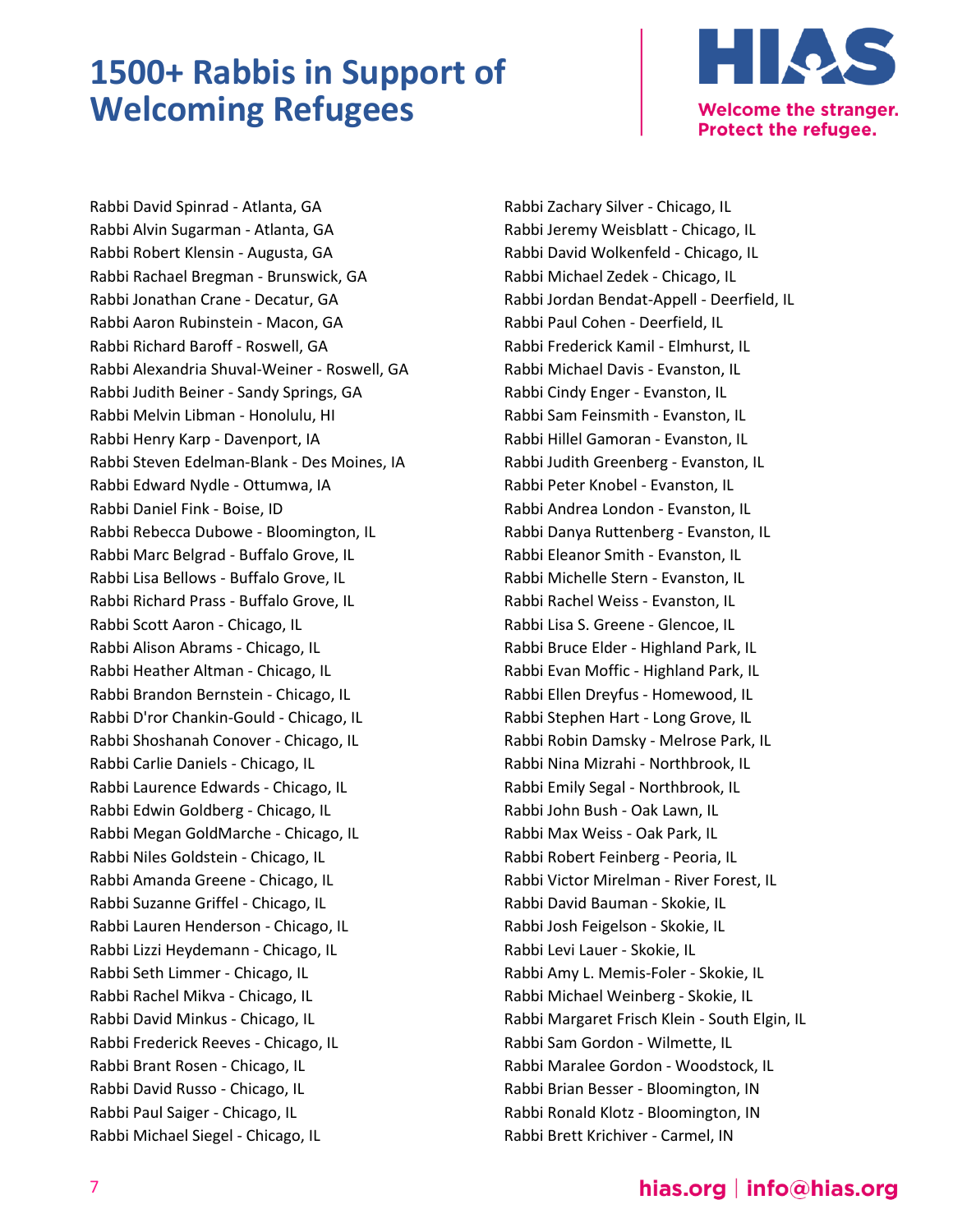

Rabbi Benjamin Sendrow - Carmel, IN Rabbi Gary Mazo - Evansville, IN Rabbi Mitchell Kornspan - Fort Wayne, IN Rabbi Scott Fox - Indianapolis, IN Rabbi Shelley Goldman - Indianapolis, IN Rabbi Bruce Pfeffer - Indianapolis, IN Rabbi Dennis Sasso - Indianapolis, IN Rabbi Sandy Sasso - Indianapolis, IN Rabbi Aaron Spiegel - Indianapolis, IN Rabbi Faedra Weiss - Indianapolis, IN Rabbi Lew Weiss - Indianapolis, IN Rabbi Paula Winnig - Indianapolis, IN Rabbi Reni Dickman - Michigan City, IN Rabbi Karen Companez - South Bend, IN Rabbi Michael Friedland - South Bend, IN Rabbi Stanley Halpern - Zionsville, IN Rabbi Daniel Kirzane - Overland Park, KS Rabbi Jonathan Rudnick - Overland Park, KS Rabbi Mark Levin - Prairie Village, KS Rabbi Linda Steigman - Prairie Village, KS Rabbi Debbie Stiel - Topeka, KS Rabbi Michael Davis - Wichita, KS Rabbi H. D. Uriel Smith - Lexington, KY Rabbi David Wirtschafter - Lexington, KY Rabbi Laura Metzger - Louisville, KY Rabbi Gaylia Rooks - Louisville, KY Rabbi Gabriel Greenberg - Metairie, LA Rabbi Robert Loewy - Metairie, LA Rabbi Alexis Berk - New Orleans, LA Rabbi David Goldstein - New Orleans, LA Rabbi Barbara Metzinger - New Orleans, LA Rabbi Alexis Pinsky - New Orleans, LA Rabbi Devorah Jacobson - Amherst, MA Rav Leora Abelson - Attleboro, MA Rabbi Sue Ann Wasserman - Auburndale, MA Rabbi Deborah Mangan - Barnstsble, MA Rabbi Jonathan Kraus - Belmont, MA Rabbi Alison Adler - Beverly, MA Rabbi Howard Berman - Boston, MA Rabbi Jordan Braunig - Boston, MA Rabbi Jen Gubitz - Boston, MA

Rabbi Suzie Jacobson - Boston, MA Rabbi Bernard H Mehlman - Boston, MA Rabbi Margot Meitner - Boston, MA Rabbi Mark Newton - Boston, MA Rabbi Or Rose - Boston, MA Rabbi Matthew Soffer - Boston, MA Rabbi Elaine Zecher - Boston, MA Rabbi Dr. Hayyim Rothman - Brighton, MA Rabbi Ronne Friedman - Brookline, MA Rabbi Shoshana Friedman - Brookline, MA Rabbi Jane Kanarek - Brookline, MA Rabbi Neil Kominsky - Brookline, MA Rabbi Claudia Kreiman - Brookline, MA Rabbi Ben Lanckton - Brookline, MA Rabbi Karen Landy - Brookline, MA Rabbi Dr. Yehudah Mirsky - Brookline, MA Rabbi Jim Morgan - Brookline, MA Rabbi Sonia Saltzman - Brookline, MA Rabbi Ma'ayan Sands - Brookline, MA Rabbi Andrew Vogel - Brookline, MA Rabbi Moshe Waldoks - Brookline, MA Rabbi Susan Abramson - Burlington, MA Rabbi Getzel Davis - Cambridge, MA Rabbi Charlie Schwartz - Cambridge, MA Rabbi Shoshana Perry - Chelmsford, MA Rabbi Darby Leigh - Concord, MA Rabbi Elias Lieberman - East Falmouth, MA Rabbi Kenneth Carr - Easton, MA Rabbi Richard Winer - Framingham, MA Rabbi Thomas Alpert - Franklin, MA Rabbi Myron Geller - Gloucester, MA Rabbi Steven Lewis - Gloucester, MA Rabbi Neil Hirsch - Great Barrington, MA Rabbi Ira Korinow - Haverhill, MA Rabbi Stephen Arnold - Hingham, MA Rabbi Victor Reinstein - Jamaica Plain, MA Rabbi Jodie Gordon - Lee, MA Rabbi Kaya Stern-Kaufman - Leominster, MA Rabbi Michael Fel - Lexington, MA Rabbi Howard Jaffe - Lexington, MA Rabbi David Lerner - Lexington, MA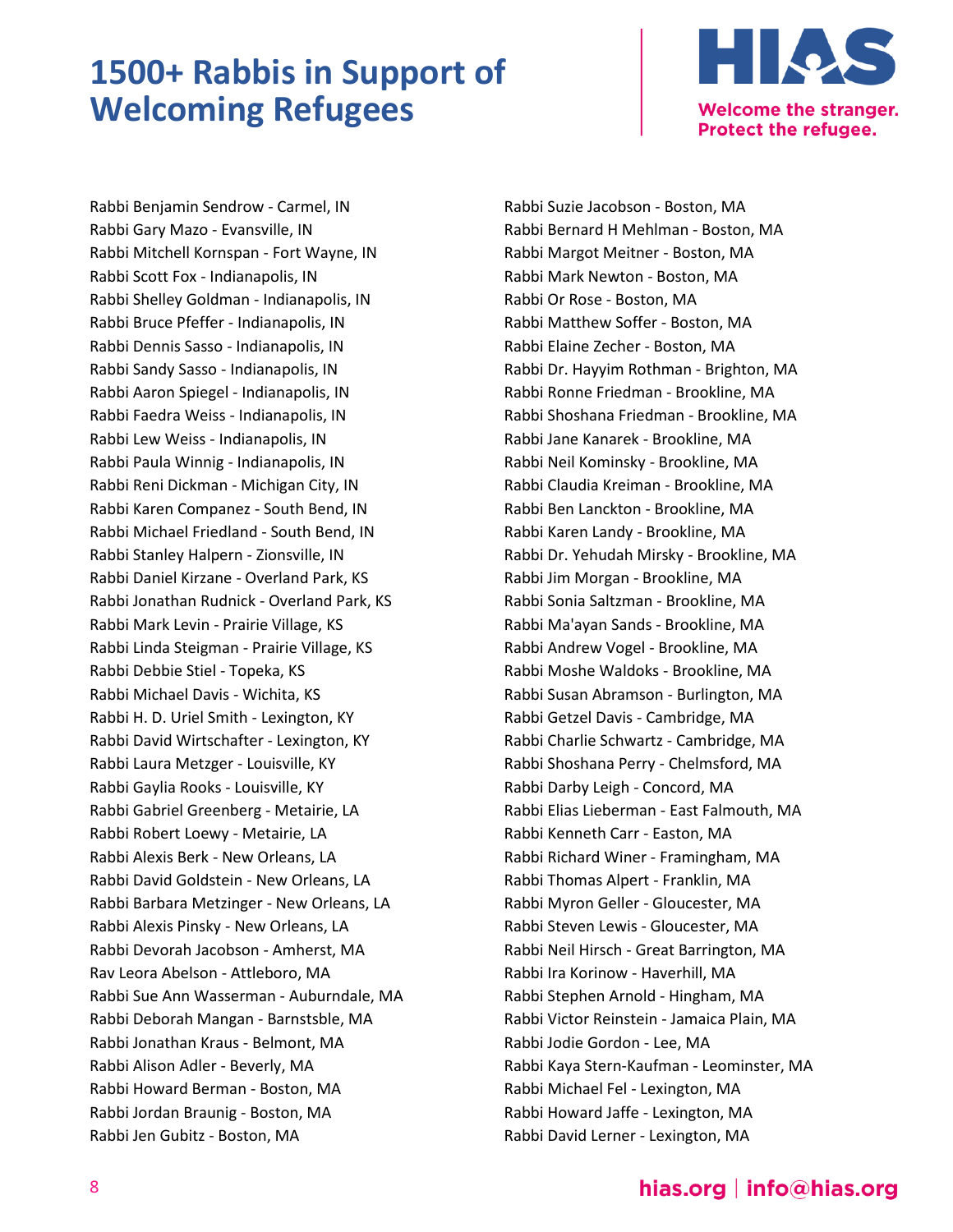

Rabbi Charni Flame Selch - Lowell, MA Rabbi David Meyer - Marblehead, MA Rabbi Talya Weisbard Shalem - Medford, MA Rabbi Jordana Battis - Natick, MA Rabbi Neal Gold - Natick, MA Rabbi Debra Goldstein - Natick, MA Rabbi Daniel Liben - Natick, MA Rabbi Robin Sparr - Natick, MA Rabbi Sharon Clevenger - Needham, MA Rabbi Sandi Intraub - Needham, MA Rabbi Michele Lenke - Needham, MA Rabbi Todd Markley - Needham, MA Rabbi Carl Perkins - Needham, MA Rabbi Jay Perlman - Needham, MA Rabbi Michael Shire - Needham, MA Rabbi Benjamin Resnick - Newburyport, MA Rabbi Laura Abrasley - Newton, MA Rabbi Sharon Anisfeld - Newton, MA Rabbi Daniel Berman - Newton, MA Rabbi Jeff Foust - Newton, MA Rabbi Carol Glass - Newton, MA Rabbi Elliot Goldberg - Newton, MA Rabbi Amy Goodman - Newton, MA Rabbi Arthur Green - Newton, MA Rabbi Eric Gurvis - Newton, MA Rabbi Janie Hodgetts - Newton, MA Rabbi Daniel Judson - Newton, MA Rabbi Daniel Klein - Newton, MA Rabbi Cherie Koller-Fox - Newton, MA Rabbi Van Lanckton - Newton, MA Rabbi Allan Lehmann - Newton, MA Rabbi Natan Margalit - Newton, MA Rabbi Beth Naditch - Newton, MA Rabbi Sara Paasche-Orlow - Newton, MA Rabbi Allison Peiser - Newton, MA Rabbi Michelle Robinson - Newton, MA Rabbi Susan Silverman - Newton, MA Rabbi Toba Spitzer - Newton, MA Rabbi Keith Stern - Newton, MA Rabbi Liza Stern - Newton, MA Rabbi Elyse Winick - Newton, MA

Rabbi Dr. Ariel Mayse - Newton Centre, MA Rabbi Michael Swarttz - Newton Centre, MA Rabbi Ora Weiss - Newton Centre, MA Rabbi Bruce Bromberg Seltzer - Northampton, MA Rabbi Edward Feld - Northampton, MA Rabbi Nancy Flam - Northampton, MA Rabbi Joyce Galaski - Northampton, MA Rabbi Raquel S. Kosovske - Northampton, MA Rabbi David Seidenberg - Northampton, MA Rabbi Rim Meirowitz - Peabody, MA Rabbi Joshua Breindel - Pittsfield, MA Rabbi David Weiner - Pittsfield, MA Rabbi Jillian Cameron - Salem, MA Rabbi Ron Fish - Sharon, MA Rabbi David Jaffe - Sharon, MA Rabbi Yaakov Komisar - Sharon, MA Rabbi Rachel Silverman - Sharon, MA Rabbi Julie Zupan - Sharon, MA Rabbi Eliana Jacobowitz - Somerville, MA Rabbi James Greene - Springfield, MA Rabbi Mark Shapiro - Springfield, MA Rabbi Randy Kafka - Stoughton, MA Rabbi David Thomas - Sudbury, MA Rabbi Michael Ragozin - Swampscott, MA Rabbi Caryn Broitman - Vineyard Haven, MA Rabbi Sara Meirowitz - Waltham, MA Rabbi Jeffrey Wildstein - Waltham, MA Rabbi Michael Luckens - Watertown, MA Rabbi Katy Allen - Wayland, MA Rabbi Josh Franklin - Wellesley, MA Rabbi Rachel Saphire - Wellesley, MA Rabbi Julie Wolkoff - Wellesley, MA Rabbi Hillel Greene - West Newton, MA Rabbi Emily Mathis - West Newton, MA Rabbi Barbara Penzner - West Roxbury, MA Rabbi Brian Walt - West Tisbury, MA Rabbi Suri Krieger - Westborough, MA Rabbi Karen Citrin - Westwood, MA Rabbi Rachel Barenblat - Williamstown, MA Rabbi Cari Bricklin-Small - Winchester, MA Rabbi Aviva Fellman - Worcester, MA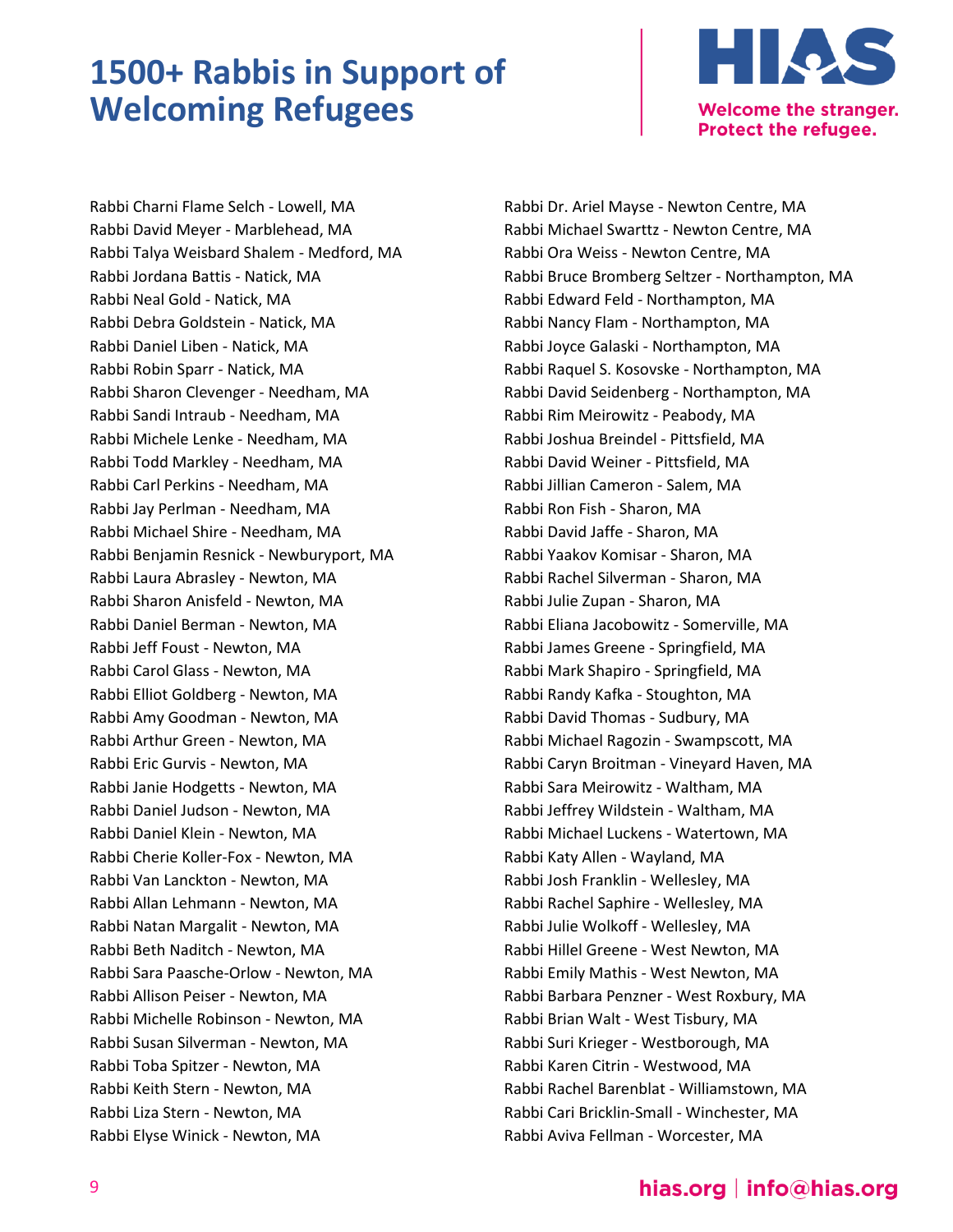

Rabbi Yonatan Warren - Annapolis, MD Rabbi Gustav Buchdahl - Baltimore, MD Rabbi Daniel Burg - Baltimore, MD Rabbi Miriam Burg - Baltimore, MD Rabbi Faith Cantor - Baltimore, MD Rabbi Steven Fink - Baltimore, MD Rabbi Ilana Foss - Baltimore, MD Rabbi John Franken - Baltimore, MD Rabbi Laurie Green - Baltimore, MD Rabbi Floyd Herman - Baltimore, MD Rabbi Phil Miller - Baltimore, MD Rabbi Elissa Sachs-Kohen - Baltimore, MD Rabbi Ronald Shulman - Baltimore, MD Rabbi Debi Wechsler - Baltimore, MD Rabbi Joel Zaiman - Baltimore, MD Rabbi David L. Abramson - Bethesda, MD Rabbi Julie Gordon - Bethesda, MD Rabbi Greg Harris - Bethesda, MD Rabbi Sunny Schnitzer - Bethesda, MD Rabbi Stephen Weisman - Bowie, MD Rabbi Rachel Ackerman - Chevy Chase, MD Rabbi Stephanie Bernstein - Chevy Chase, MD Rabbi Avis Miller - Chevy Chase, MD Rabbi Gerald Serotta - Chevy Chase, MD Rabbi Aderet Drucker - College Park, MD Rabbi Gordon Fuller - Columbia, MD Rabbi Joanne Heiligman - Columbia, MD Rabbi Amy Scheinerman - Columbia, MD Rabbi Sonya Starr - Columbia, MD Rabbi Alison Kobey - Damascus, MD Rabbi Naomi Hyman - Easton, MD Rabbi Seth Bernstein - Ellicott City, MD Rabbi Craig Axler - Fulton, MD Rabbi Jacob Blumenthal - Gaithersburg, MD Rabbi Jonathan Cohen - Greenbelt, MD Rabbi Gila Ruskin - Havre de Grace, MD Rabbi Mindy Portnoy - Kensington, MD Rabbi Charles Arian - Montgomery Village, MD Rabbi Michael Feshbach - North Potomac, MD Rabbi Tirza Covel - Olney, MD Rabbi Jonah Layman - Olney, MD

Rabbi Linda Joseph - Owings Mills, MD Rabbi Daniel Plotkin - Pikesville, MD Rabbi Janet Ozur Bass - Potomac, MD Rabbi Mitchel Malkus - Potomac, MD Rabbi JoHanna Potts - Potomac, MD Rabbi Adam Raskin - Potomac, MD Rabbi Deborah Reichmann - Potomac, MD Rabbi H David Rose - Potomac, MD Rabba Arlene Berger - Rockville, MD Rabbi Leila Berner - Rockville, MD Rabbi Marc Gopin - Rockville, MD Rabbi Jonathan Maltzman - Rockville, MD Rabbi Gary Pokras - Rockville, MD Rabbi Michael Safra - Rockville, MD Rabbi Jonathan Schnitzer - Rockville, MD Rabbi Sid Schwarz - Rockville, MD Rabbi David Shneyer - Rockville, MD Rabbi Alana Suskin - Rockville, MD Rabbi Baht Weiss - Rockville, MD Rabbi Rain Zohav - Rockville, MD Rabbi Joseph Berman - Silver Spring, MD Rabbi Binyamin Biber - Silver Spring, MD Rabbi Doug Heifetz - Silver Spring, MD Rabbi Bruce E. Kahn - Silver Spring, MD Rabbi James Kahn - Silver Spring, MD Rabbi Jason Kimelman-Block - Silver Spring, MD Rabbi David Kuperman - Silver Spring, MD Rabbi Sarah Meytin - Silver Spring, MD Rabbi Sandy Rubenstein - Silver Spring, MD Rabbi Yaffa-Shira Sultan - Silver Spring, MD Rabbi Donald Berlin - St. Michaels, MD Rabbi Robert Saks - University Park, MD Rabbi Darah R. Lerner - Bangor, ME Rabbi Erica Asch - Hallowell, ME Rabbi Philip Berowitz - Kennebunk, ME Rabbi William Leffler - Kennebunkport, ME Rabbi David Freidenreich - Portland, ME Rabbi Jared Saks - Portland, ME Rabbi Susan Carvutto - Winthrop, ME Rabbi Sara Adler - Ann Arbor, MI Rabbi Kim Blumenthal - Ann Arbor, MI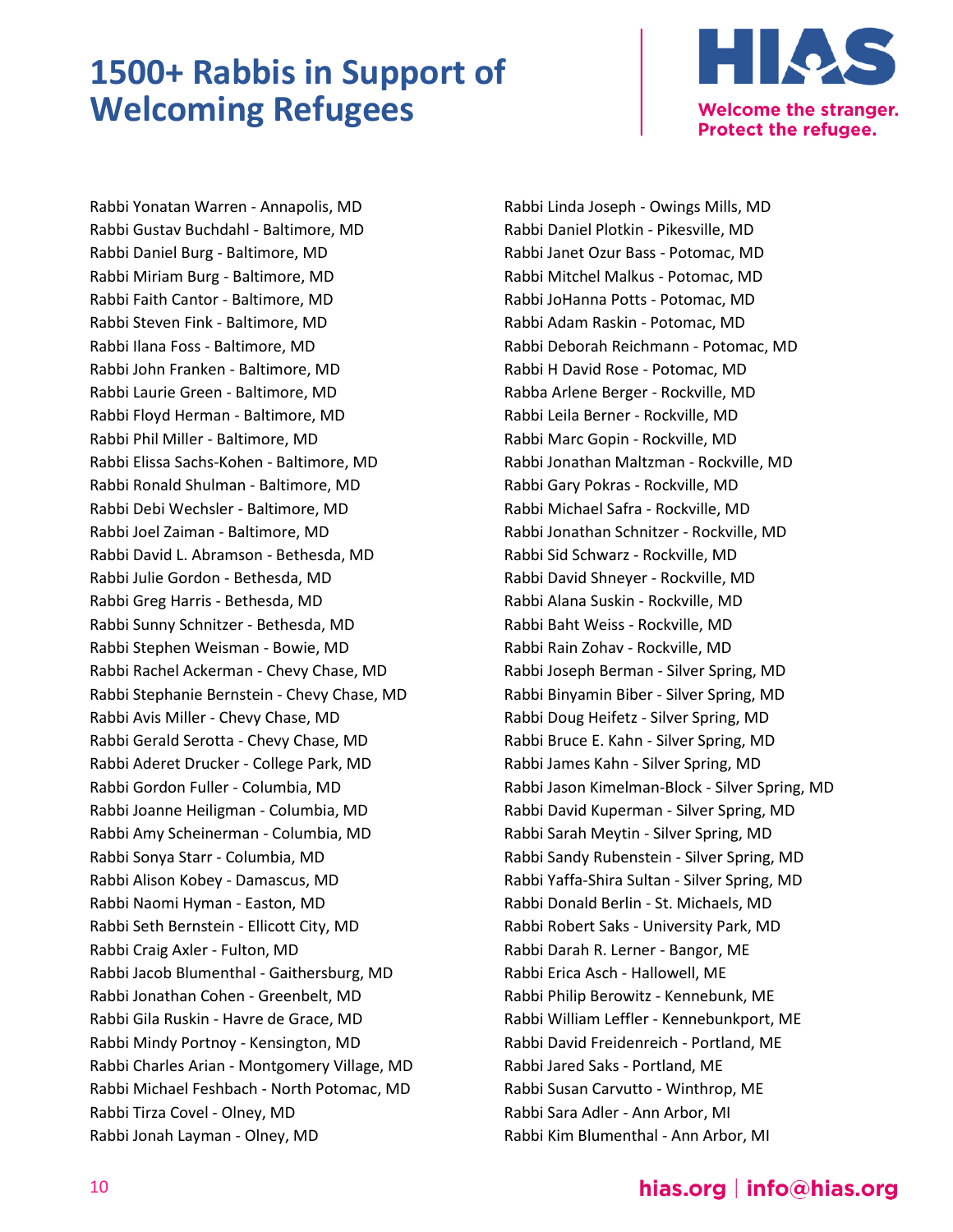

Rabbi Robert Dobrusin - Ann Arbor, MI Rabbi Lisa Stella - Ann Arbor, MI Rabbi Mark Miller - Bloomfield Hills, MI Rabbi Michael Moskowitz - Bloomfield Hills, MI Rabbi Alana Alpert - Detroit, MI Rabbi Ariana Silverman - Detroit, MI Rabbi Amy Bigman - East Lansing, MI Rabbi Rebecca Walker - East Lansing, MI Rabbi Shalom Kantor - Farmington Hills, MI Rabbi David Krishef - Grand Rapids, MI Rabbi Albert Lewis - Grand Rapids, MI Rabbi Dan Horwitz - Huntington Woods, MI Rabbi Matthew Zerwekh - Kalamazoo, MI Rabbi Robert Marx - Saugatuck, MI Rabbi Eliezer Finkelman - Southfield, MI Rabbi Aaron Starr - Southfield, MI Rabbi Peter Stein - Southfield, MI Rabbi Aura Ahuvia - Troy, MI Rabbi Jennifer Kaluzny - West Bloomfield, MI Rabbi Jennifer Lader - West Bloomfield, MI Rabbi Jason Miller - West Bloomfield, MI Rabbi Norman Roman - West Bloomfield, MI Rabbi Norman Roman - West Bloomfield, MI Rabbi Steven Rubenstein - West Bloomfield, MI Rabbi David Siff - West Bloomfield Township, MI Rabbi Michael Zimmerman - Williamston, MI Rabbi David Steinberg - Duluth, MN Rabbi Morris Allen - Mendota heights, MN Rabbi Yosi Gordon - Mendota Heights, MN Rabbi Tamar Grimm - Mendota Heights, MN Rabbi Morris Allen - Mendota Hills, MN Rabbi Sim Glaser - Minneapolis, MN Rabbi Hayim Herring - Minneapolis, MN Rabbi Michael Adam Latz - Minneapolis, MN Rabbi Debra Rappaport - Minneapolis, MN Rabbi Norman Cohen - Minnetonka, MN Rabbi Jill Crimmings - Minnetonka, MN Rabbi Harold Kravitz - Minnetonka, MN Rabbi David Locketz - Minnetonka, MN Rabbi Aaron Weininger - Minnetonka, MN Rabbi Jean Binkovitz - Rochester, MN

Rabbi Adam Stock Spilker - St Paul, MN Rabbi Avi Strausberg - St Paul, MN Rabbi Alexander Davis - St. Louis Park, MN Rabbi Shoshana Dworsky - St. Paul, MN Rabbi Emma Kippley-Ogman - St. Paul, MN Rabbi Heidi Waldmann - St. Paul, MN Rabbi Doug Alpert - Kansas City, MO Rabbi Alan Londy - Kansas City, MO Rabbi Lane Steinger - Olivette, MO Rabbi James Bennett - Saint Louis, MO Rabbi Andrea Goldstein - Saint Louis, MO Rabbi Hyim Shafner - Saint Louis, MO Rabbi Barbara Block - Springfield, MO Rabbi Noah Arnow - St. Louis, MO Rabbi Micah Buck-Yael - St. Louis, MO Rabbi Shulamit Cenker - St. Louis, MO Rabbi Brad Horwitz - St. Louis, MO Rabbi Justin Kerber - St. Louis, MO Rabbi Tracy Nathan - St. Louis, MO Rabbi Carnie Shalom Rose - St. Louis, MO Rabbi Jessica Shafrin - St. Louis, MO Rabbi Scott Shafrin - St. Louis, MO Rabbi Scott Slarskey - St. Louis, MO Rabbi Jeffrey Stiffman - St. Louis, MO Rabbi Susan Talve - St. Louis, MO Rabbi Jonah Zinn - St. Louis, MO Rabbi Matt Dreffin - Jackson, MS Rabbi Debra Kassoff - Jackson, MS Rabbi Jeremy Simons - Jackson, MS Rabbi Ed Stafman - Bozeman, MT Rabbi Francine Roston - Whitefish, MT Rabbi Allen Secher - Whitefish, MT Rabbi Justin Goldstein - Asheville, NC Rabbi Batsheva Meiri - Asheville, NC Rabbi F. Susan Cowchock - Bahama, NC Rabbi Stephen Roberts - Boone, NC Rabbi Jen Feldman - Chapel Hill, NC Rabbi Frank Fischer - Chapel Hill, NC Rabbi Ana Bonnheim - Charlotte, NC Rabbi Dusty Klass - Charlotte, NC Rabbi Tracy Klirs - Charlotte, NC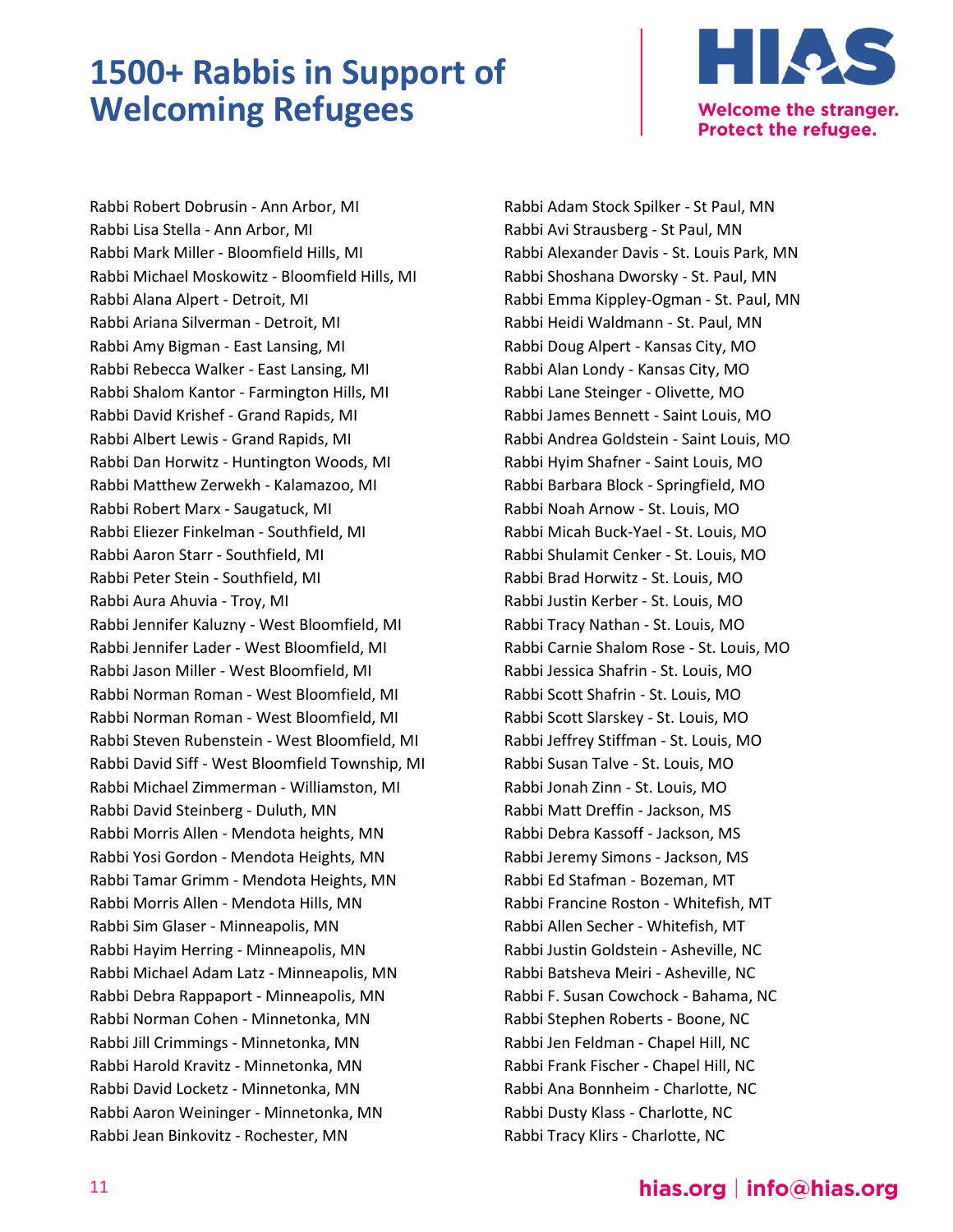

Rabbi Asher Knight - Charlotte, NC Rabbi Judith Schindler - Charlotte, NC Rabbi Barbara Thiede - Concord, NC Rabbi Larry Bach - Durham, NC Rabbi Kalman Bland - Durham, NC Rabbi John Friedman - Durham, NC Rabbi Suri Friedman - Durham, NC Rabbi Laura Lieber - Durham, NC Rabbi Dr. Geoffrey Claussen - Elon, NC Rabbi Eliezer Havivi - Greensboro, NC Rabbi Andy Koren - Greensboro, NC Rabbi Michael Ross - Greensboro, NC Rabbi Harley Karz-Wagman - Greenville, NC Rabbi Philip Bentley - Hendersonville, NC Rabbi Rachael Jackson - Hendersonville, NC Rabbi Dr. Andrew Vogel Ettin - Pfafftown, NC Rabbi Leah Citrin - Raleigh, NC Rabbi Lucy Dinner - Raleigh, NC Rabbi Raachel Jurovics - Raleigh, NC Rabbi Eric Solomon - Raleigh, NC Rabbi Paul Sidlofsky - Wilmington, NC Rabbi Mark Cohn - Winston-Salem, NC Rabbi Craig Lewis - Lincoln, NE Rabbi Steven Abraham - Omaha, NE Rabbi Aryeh Azriel - Omaha, NE Rabbi Darryl Crystal - Omaha, NE Rabbi Robin Nafshi - Concord, NH Rabbi Barry Krieger - Greenland, NH Rabbi Edward Boraz - Hanover, NH Rabbi Daveen Litwin - Hanover, NH Rabbi Amy Loewenthal - Keene, NH Rabbi Eric Cohen - Manchester, NH Rabbi Jonathan Spira-Savett - Nashua, NH Rabbi Laurence Malinger - Aberdeen, NJ Rabbi Sally J. Priesand - Asbury Park, NJ Rabbi David Saltzman - Boonton, NJ Rabbi Ron Isaacs - Bridgewater, NJ Rabbi Dan Selsberg - Bridgewater, NJ Rabbi Gerald Fox - Brigantine, NJ Rabbi Richard Hammerman - Caldwell, NJ Rabbi Clifford Miller - Caldwell, NJ

Rabbi Steven Lindemann - Cherry Hill, NJ Rabbi Micah Peltz - Cherry Hill, NJ Rabbi Larry Sernovitz - Cherry Hill, NJ Rabbi Steven Fineblum - Cinnaminson, NJ Rabbi David-Seth Kirshner - Closter, NJ Rabbi David Widzer - Closter, NJ Rabbi David Klatzker - Cranford, NJ Rabbi Paula Feldstein - Demarest, NJ Rabbi Jay M. Kornsgold - East Windsor, NJ Rabbi Debra Orenstein - Emerson, NJ Rabbi Gideon Black - Englewood, NJ Rabbi Dr. Rafael Goldstein - Englewood, NJ Rabbi Ronald Roth - Fair Lawn, NJ Rabbi Rachel Steiner - Franklin Lakes, NJ Rabbi Jennifer Schlosberg - Glen Rock, NJ Rabbi Jonathan Woll - Glen Rock, NJ Rabbi Philip Bazeley - Highland Park, NJ Rabbi Stephanie Dickstein - Highland Park, NJ Rabbi Esther Reed - Highland Park, NJ Rabbi Naomi Kalish - Hoboken, NJ Rabbi Robert Scheinberg - Hoboken, NJ Rabbi Joshua Stanton - Hoboken, NJ Rabbi Debra Hachen - Jersey City, NJ Rabbi Dennis Math - Jersey City, NJ Diana Miller - Lambertville, NJ Rabbi Benjamin Adler - Lawrenceville, NJ Rabbi Daniel Grossman - Lawrenceville, NJ Rabbi Barry Schwartz - Leonia, NJ Rabbi Faith Joy Dantowitz - Livingston, NJ Rabbi Azriel C. Fellner - Livingston, NJ Rabbi Rebecca Gould - Livingston, NJ Rabbi Clifford Kulwin - Livingston, NJ Rabbi Melinda Panken - Manalapan, NJ Rabbi Richard Address - Mantua, NJ Rabbi Michael Pont - Marlboro, NJ Rabbi Donald Weber - Marlboro, NJ Rabbi Gary Gans - Marlton, NJ Rabbi Gary Gans - Marlton, NJ Rabbi Ilene Schneider - Marlton, NJ Rabbi Victor Appell - Metuchen, NJ Rabbi David Vaisberg - Metuchen, NJ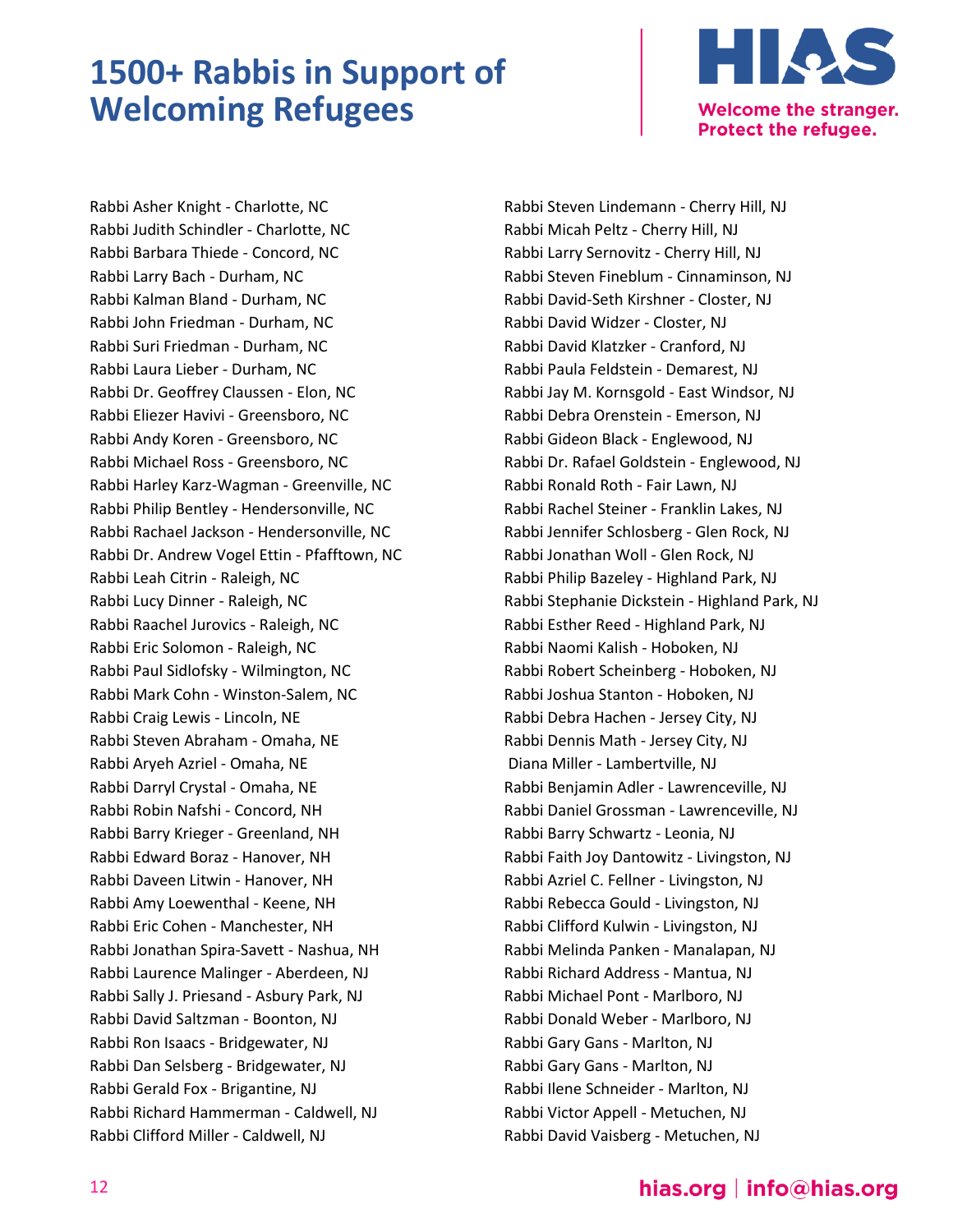

Rabbi Helaine Ettinger - Millburn, NJ Rabbi Benjamin Levy - Monroe Township, NJ Rabbi Daniel Brenner - Montclair, NJ Rabbi David Greenstein - Montclair, NJ Rabbi Rachel Hertzman - Montclair, NJ Rabbi Rex Perlmeter - Montclair, NJ Rabbi Elliott Tepperman - Montclair, NJ Rabbi Philip Bazeley - New Brunswick, NJ Rabbi Bennett Miller - New Brunswick, NJ Rabbi Kerry Olitzky - North Brunswick, NJ Rabbi David Weis - Northfield, NJ Rabbi Gloria Rubin - Oakland, NJ Rabbi Aaron Schonbrun - Ocean Township, NJ Rabbi Ari Saks - Perth Amboy, NJ Rabbi Susan Falk - Princeton, NJ Rabbi Sara Rich - Princeton, NJ Rabbi Daniel Freelander - Ridgewood, NJ Rabbi Elyse Frishman - Ridgewood, NJ Rabbi Jacob Lieberman - Ridgewood, NJ Rabbi Jacob Lieberman - Ridgewood, NJ Rabbi Paul Jacobson - River Edge, NJ Rabbi Charles Popky - Rockaway, NJ Rabbi Dr. Jordan Gendra - Sewell, NJ Rabbi Renee Edelman - Short Hills, NJ Rabbi Kim Geringer - Short Hills, NJ Rabbi Matthew Gew - Short Hills, NJ Rabbi Karen Perolman - Short Hills, NJ Rabbi Arnold Gluck - Skillman, NJ Rabbi Daniel Cohen - South Orange, NJ Rabbi Mark Cooper - South Orange, NJ Rabbi Alexandra Klein - South Orange, NJ Rabbi Jesse Olitzky - South Orange, NJ Rabbi Cecelia Beyer - Springfield, NJ Rabbi Mark Mallach - Springfield, NJ Rabbi David Levy - Succasunna, NJ Rabbi Avi Friedman - Summit, NJ Rabbi Ruth Gais - Summit, NJ Rabbi Hannah Orden - Summit, NJ Rabbi Julia Andelman - Teaneck, NJ Rabbi Dr. Michael Chernick - Teaneck, NJ Rabbi Lori Forman-Jacobi - Teaneck, NJ

Rabbi Dr. Stephen Garfinkel - Teaneck, NJ Rabbi Rachel Kahn-Troster - Teaneck, NJ Rabbi Shelley Kniaz - Teaneck, NJ Rabbi Dr. Eugene Korn - Teaneck, NJ Rabbi Aryeh Meir - Teaneck, NJ Rabbi Lee Paskind - Teaneck, NJ Rabbi Paul Resnick - Teaneck, NJ Rabbi Rebecca Sirbu - Teaneck, NJ Rabbi Steven Sirbu - Teaneck, NJ Rabbi Joel Pitkowsky - Teanecki, NJ Rabbi Jordan Millstein - Tenafly, NJ Rabbi Marc Kline - Tinton Falls, NJ Rabbi Ellen Wolintz-Fields - Toms River, NJ Rabbi Andy Green - Voorhees, NJ Rabbi Abby Michaleski - Voorhees, NJ Rabbi Randall Mark - Wayne, NJ Rabbi Paula Mack Drill - West Caldwell, NJ Rabbi Steven Kushner - West Orange, NJ Rabbi Robert Tobin - West Orange, NJ Rabbi Lisa Vernon - West Orange, NJ Rabbi Charles Kroloff - Westfield, NJ Rabbi Ethan Prosnit - Westfield, NJ Rabbi Douglas Sagal - Westfield, NJ Rabbi Eric Yoffie - Westfield, NJ Rabbi Mary Zamore - Westfield, NJ Rabbi Loren Monosov - Woodcliff Lake, NJ Rabbi Harry Rosenfeld - Albuquerque, NM Rabbi Shefa Gold - Jemez Springs, NM Rabbi Larry Karol - Las Cruces, NM Maggid Andrew Gold - Las Vegas, NM Rabbi Neil Amswych - Santa Fe, NM Rabbi Richard Gross - Santa Fe, NM Rabbi Malcolm Cohen - Las Vegas, NV Rabbi Felipe Goodman - Las Vegas, NV Rabbi Yocheved Mintz - Las Vegas, NV Rabbi Ethan Bair - Reno, NV Rabbi Myra Soifer - Reno, NV Rabbi David Eligberg - Albany, NY Rabbi Bob Gluck - Albany, NY Rabbi Rena Kieval - Albany, NY Rabbi Dan Ornstein - Albany, NY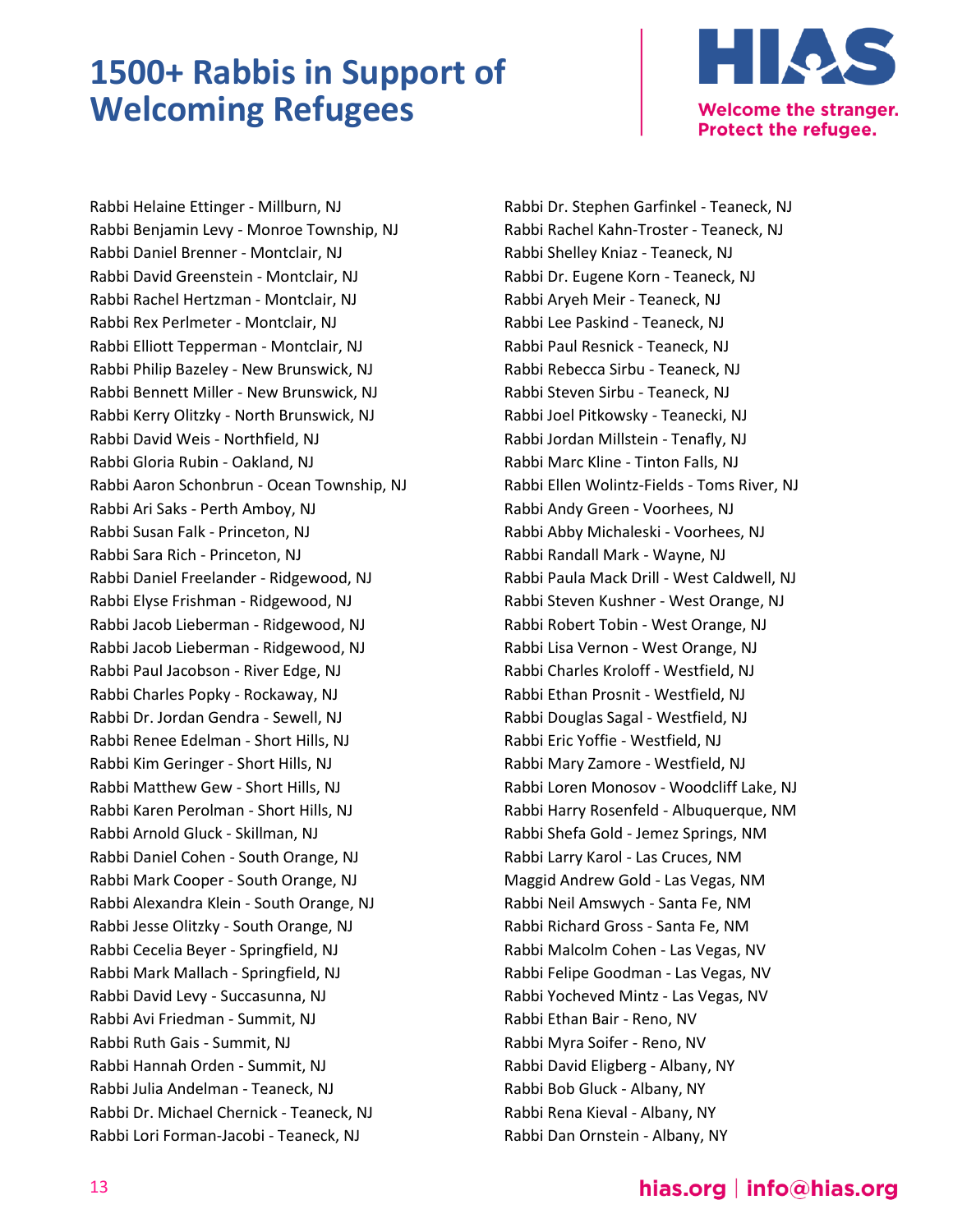

Rabbi Perry Netter - Amherst, NY Rabbi Sam Shabman - Atlanta, NY Rabbi Brent Spodek - Beacon, NY Rabbi David Greenberg - Bedford Corners, NY Rabbi Jason Nevarez - Bedford Corners, NY Rabbi Barbara Goldman-Wartell - Binghamton, NY Rabbi Chava Koster - Brewster, NY Rabbi Steven Kane - Briarcliff Manor, NY Rabbi Jan Uhrbach - Bridgehampton, NY Rabbi Steven Exler - Bronx, NY Rabbi Aaron Frank - Bronx, NY Rabbi Thomas Gardner - Bronx, NY Rabbi Ben Greenberg - Bronx, NY Rabbi Yitz Greenberg - Bronx, NY Rabbi Ari Hart - Bronx, NY Rabba Sara Hurwitz - Bronx, NY Rabbi David Kalb - Bronx, NY Rabbi Barry Katz - Bronx, NY Rabbi Avi Killip - Bronx, NY Rabbi Dina Najman - Bronx, NY Rabbi Maya Resnikoff - Bronx, NY Rabbi Alvin Sandberg - Bronx, NY Rabba Dr. Anat Sharbat - Bronx, NY Rabbi Bonnie Steinberg - Bronx, NY Rabbi Pamela Wax - Bronx, NY Rabbi Avi Weiss - Bronx, NY Rabbi Amichaim Abramson - Brooklyn, NY Rabbi Andy Bachman - Brooklyn, NY Rabbi Avraham Berkowitz - Brooklyn, NY Rabbi Daniel Bronstein - Brooklyn, NY Rabbi Matt Carl - Brooklyn, NY Rabbi Carie Carter - Brooklyn, NY Rabbi Kerry Chaplin - Brooklyn, NY Rabbi Barat Ellman - Brooklyn, NY Rabbi Linda Henry Goodman - Brooklyn, NY Rabbi Rachel Grant Meyer - Brooklyn, NY Rabbi Alan Henkin - Brooklyn, NY Rabbi Heidi Hoover - Brooklyn, NY Rabbi Molly Kane - Brooklyn, NY Rabbi Marc Katz - Brooklyn, NY Rabbi Claudio Kupchik - Brooklyn, NY

Rabbi Valerie Lieber - Brooklyn, NY Rabbi Serge Lippe - Brooklyn, NY Rabbi Ellen Lippmann - Brooklyn, NY Rabbi Sara Luria - Brooklyn, NY Rabbi Jeffrey Marker - Brooklyn, NY Rabbi Dr. Joshua Minkin - Brooklyn, NY Rabbi Jessica Minnen - Brooklyn, NY Rabbi Sue Oren - Brooklyn, NY Rabbi Hara Person - Brooklyn, NY Rabbi Regina Sandler-Phillips - Brooklyn, NY Rabbi Joe Schwartz - Brooklyn, NY Rabbi Bradley Solmsen - Brooklyn, NY Rabbi Rachel Timoner - Brooklyn, NY Rabbi Rachel Van Thyn - Brooklyn, NY Rabbi Seth Wax - Brooklyn, NY Rabbi Gerald Weider - Brooklyn, NY Rabbi Samuel Weintraub - Brooklyn, NY Rabbi Simkha Y. Weintraub - Brooklyn, NY Rabbi Jonathan Freirich - Buffalo, NY Rabbi Jonathan Jaffe - Chappaqua, NY Rabbi Joshua Strom - Chappaqua, NY Rabbi Howard Buechler - Dix Hills, NY Rabbi Jay Stein - Dobbs Ferry, NY Rabbi Dr. Oren Steinitz - Elmira, NY Rabbi Rachel Esserman - Endwell, NY Rabbi David Abrahams - Fairport, NY Rabbi Sharon Ballan - Flushing, NY Rabbi Mayer Perelmuter - Flushing, NY Rabbi Irwin Goldenberg - Forest Hills, NY Rabbi Rachel Goldenberg - Forest Hills, NY Rabbi Mark Kaiserman - Forest Hills, NY Rabbi Sandra Bellush - Freeport, NY Rabbi Stephen Goodman - Garden City, NY Rabbi Dr. Ann Landowne - Geneva, NY Rabbi Renni Altman - Great Neck, NY Rabbi Marim Charry - Great Neck, NY Rabbi Tara Feldman - Great Neck, NY Rabbi Michael Klayman - Great Neck, NY Rabbi Howard Stecker - Great Neck, NY Rabbi Daniel Gropper - Harrison, NY Rabbi Eytan Hammerman - Harrison, NY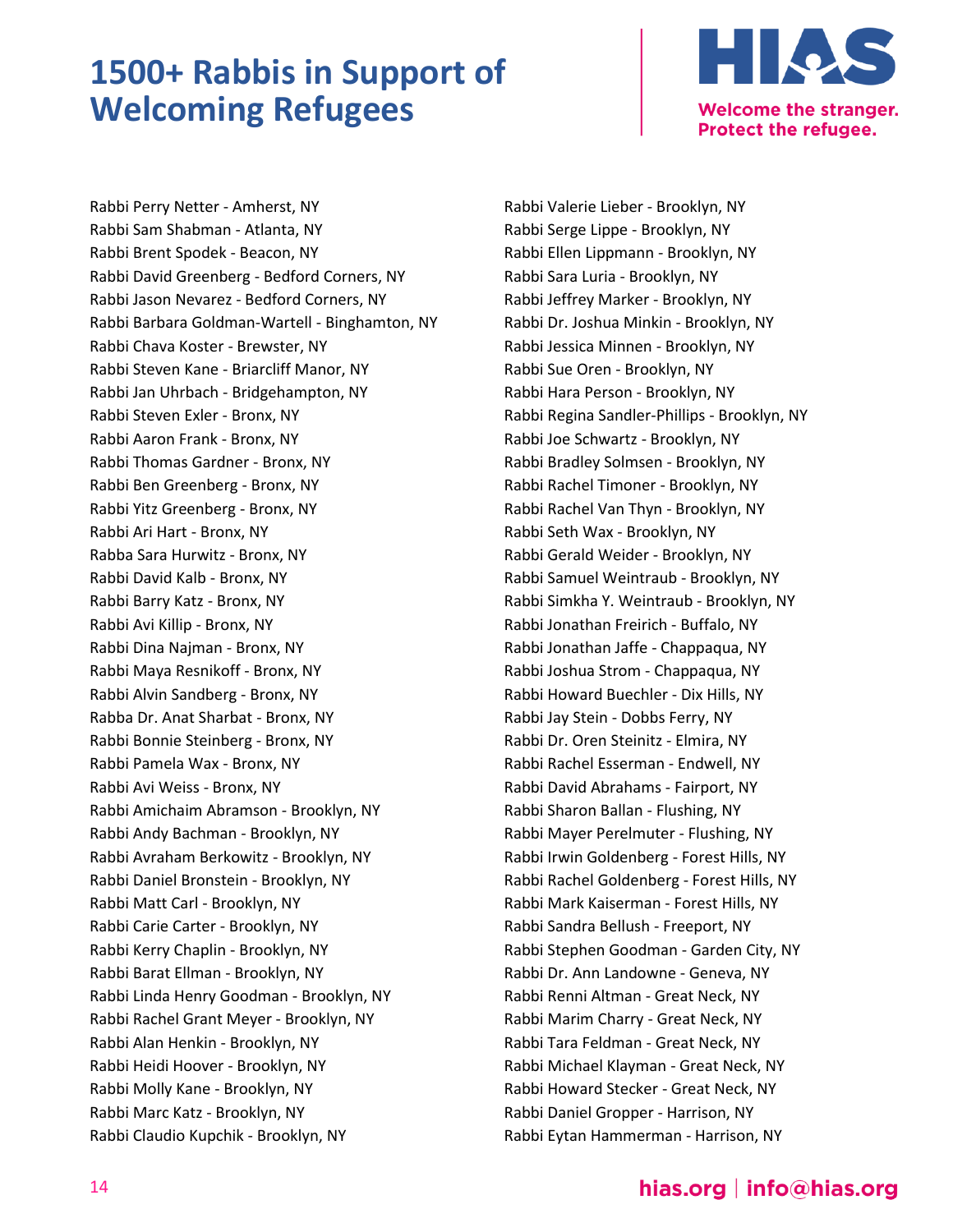

Rabbi Jonathan Slater - Hastings-on-Hudson, NY Rabbi Tracy Kaplowitz - Huntington, NY Rabbi Lisa Izes - Irvington, NY Rabbi Scott Glass - Ithaca, NY Rabbi David Regenspan - Ithaca, NY Rabbi Tziona Szajman - Ithaca, NY Rabbi Ari Weiss - Ithaca, NY Rabbi Leora Frankel - Larchmont, NY Rabbi Bethie Miller - Larchmont, NY Rabbi Charles P. Rabinowitz - Larchmont, NY Rabbi Jeffrey Sirkman - Larchmont, NY Rabbi Lina Zerbarini - Lynbrook, NY Rabbi Lawrence Hoffman - Mamaroneck, NY Rabbi Susie Moskowitz - Melville, NY Rabbi Jeffrey Gale - Merrick, NY Rabbi Daniel Bar-Nahum - Mineola, NY Rabbi Morris Barzilai - Mount Vernon, NY Rabbi Aaron Brusso - Mt. Kisco, NY Rabbi Jill Hackell - New City, NY Rabbi Molly Karp - New City, NY Rabbi Peg Kershenbaum - New City, NY Rabbi Randy Sheinberg - New Hyde Park, NY Rabbi Rena Blumenthal - New Paltz, NY Rabbi William Strongin - New Paltz, NY Rabbi Jennifer Goldsmith - New Rochelle, NY Rabbi David Schuck - New Rochelle, NY Rabbi Scott Weiner - New Rochelle, NY Rabbi David Adelson - New York, NY Rabbi Daniel Alder - New York, NY Rabbi Joel Alter - New York, NY Rabbi Marc Angel - New York, NY Rabbi Nicole Auerbach - New York, NY Rabbi Guy Austrian - New York, NY Rabbi Justus Baird - New York, NY Rabbi Carole Balin - New York, NY Rabbi David Dunn Bauer - New York, NY Rabbi Shelley Kovar Becker - New York, NY Rabbi Tim Bernard - New York, NY Rabbi Tsvi Blanchard - New York, NY Rabbi Steven Blane - New York, NY Rabbi Neal Borovitz - New York, NY

Rabbi Marcelo Bronstein - New York, NY Rabbi Angela Buchdahl - New York, NY Rabbi Melissa Buyer-Witman - New York, NY Rabbi Ayelet Cohen - New York, NY Rabbi Rafi Cohen - New York, NY Rabbi Dianne Cohler-Esses - New York, NY Rabbi Elliot Cosgrove - New York, NY Rabbi Rachel Cowan - New York, NY Rabbi Jo David - New York, NY Rabbi Carol Davidson - New York, NY Rabbi Jerome Davidson - New York, NY Rabbi Joshua Davidson - New York, NY Rabbi April Davis - New York, NY Rabbi Dr. Nicole DeBlosi - New York, NY Rabbi Dr. Andy Dubin - New York, NY Rabbi Anne Ebersman - New York, NY Rabbi Judith Edelstein - New York, NY Rabbi Amy Ehrlich - New York, NY Rabbi David Ellenson - New York, NY Rabbi Jacqueline Koch Ellenson - New York, NY Rabbi Michael Feinberg - New York, NY Rabbi Marla Feldman - New York, NY Rabbi Diana Fersko - New York, NY Rabbi Brian Fink - New York, NY Rabbi Ellen Flax - New York, NY Rabbi Zachary Fredman - New York, NY Rabbi Hillel Friedman - New York, NY Rabbi Jonah Geffen - New York, NY Rabbi David Gelfand - New York, NY Rabbi Dr. Laura Gold - New York, NY Rabbi Ilanit Goldberg - New York, NY Rabbi Lisa Goldstein - New York, NY Rabbi Eric Greenberg - New York, NY Rabbi Jill Hammer - New York, NY Rabbi Yael Hammerman - New York, NY Rabbi Howard Handler - New York, NY Rabbi Judith Hauptman - New York, NY Rabbi Jill Hausman - New York, NY Rabbi Lauren Herrmann - New York, NY Rabbi Ammiel Hirsch - New York, NY Rabbi Jo Hirschmann - New York, NY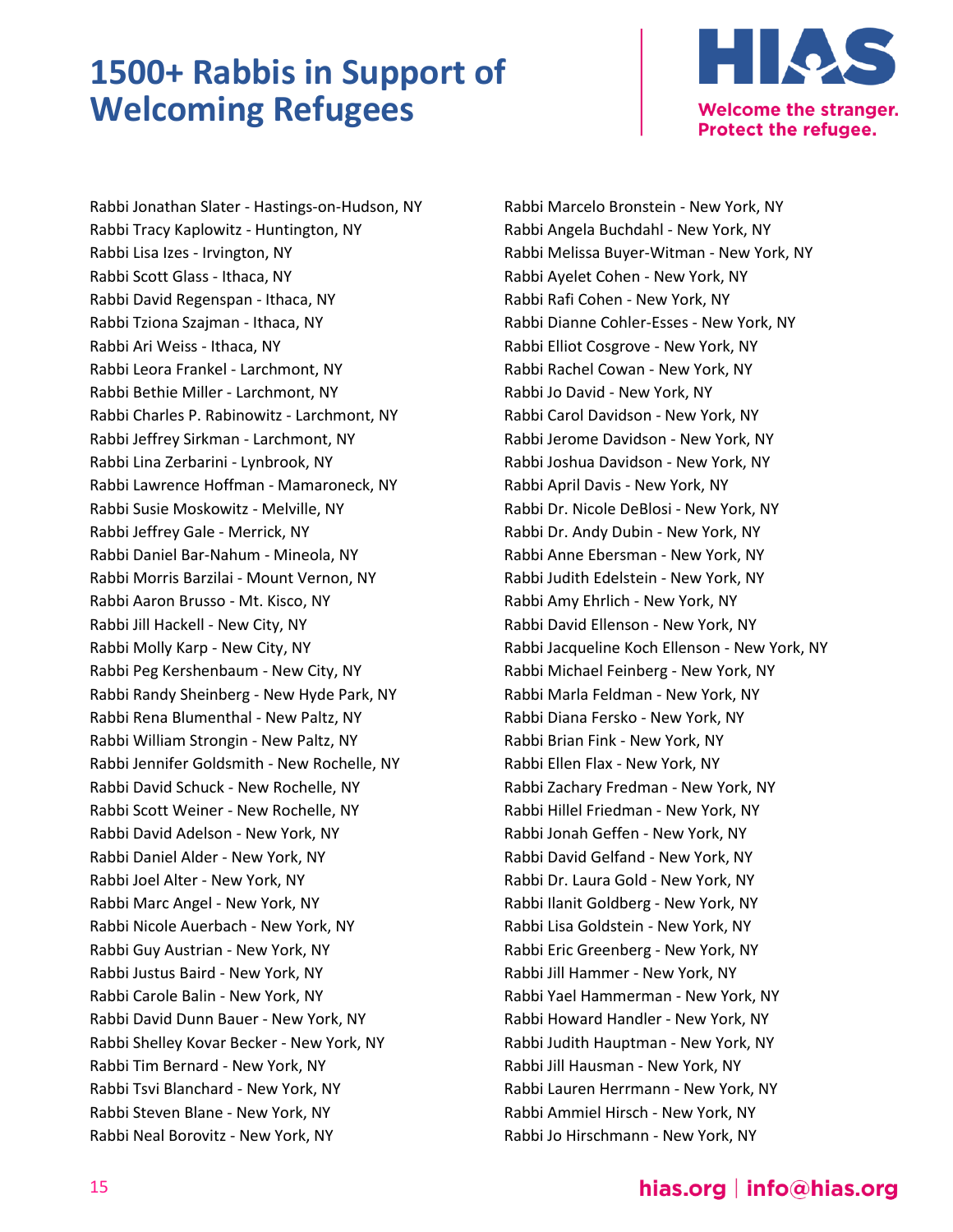

Rabbi Sarit Horwitz - New York, NY Rabbi Mark Hurvitz - New York, NY Rabbi Shirley Idelson - New York, NY Rabbi David Ingber - New York, NY Rabbi Jill Jacobs - New York, NY Rabbi Rick Jacobs - New York, NY Rabbi Marisa James - New York, NY Rabbi Amy Kalmanofsky - New York, NY Rabbi Jeremy Kalmanofsky - New York, NY Rabbi Gary Katz - New York, NY Rabbi Lilly Kaufman - New York, NY Rabbi Elie Kaunfer - New York, NY Rabbi Jon Kelsen - New York, NY Rabbi Barry Kenter - New York, NY Rabbi Jason Klein - New York, NY Rabbi Sharon Kleinbaum - New York, NY Rabbi Lori Koffman - New York, NY Rabbi Stephanie Kolin - New York, NY Rabbi Ashira Konigsburg - New York, NY Rabbi Sari Laufer - New York, NY Rabbi Amichai Lau-Lavie - New York, NY Rabbi Bill Lebeau - New York, NY Rabbi Paul Levenson - New York, NY Rabbi Robert Levine - New York, NY Rabbi Joy Levitt - New York, NY Rabbi David Levy - New York, NY Rabbi Ari Lorge - New York, NY Rabbi Marc Margolius - New York, NY Rabbi Richard Marker - New York, NY Rabbi José Rolando Matalon - New York, NY Rabbi Lev Meirowitz Nelson - New York, NY Rabbi Michael Mellen - New York, NY Rabbi Jessica Kate Meyer - New York, NY Rabbi Avram Mlotek - New York, NY Rabbi Gail Nalven - New York, NY Rabbi Samantha Natov - New York, NY Rabbi Daniel Nevins - New York, NY Rabbi Luciana Pajecki Lederman - New York, NY Rabbi Michael Paley - New York, NY Rabbi Dr. Aaron Panken - New York, NY Rabbi Shuli Passow - New York, NY

Rabbi Laurie Phillips - New York, NY Rabbi William Plevan - New York, NY Rabbi Debbie Prinz - New York, NY Rabbi Joshua Rabin - New York, NY Rabbi Sarah Reines - New York, NY Rabbi Mira Rivera - New York, NY Rabbi David Rosenn - New York, NY Rabbi Jennie Rosenn - New York, NY Rabbi Rebecca Rosenthal - New York, NY Rabbi Peter Rubinstein - New York, NY Rabbi Stephanie Ruskay - New York, NY Rabbi Maurice Salth - New York, NY Rabbi Joanna Samuels - New York, NY Rabbi David Sandmel - New York, NY Rabbi Sara Sapadin - New York, NY Rabbi Yehuda Sarna - New York, NY Rabbi Charles Savenor - New York, NY Rabbi Eva Sax-Bolder - New York, NY Rabbi Mordecai Schwartz - New York, NY Rabbi Peter Schweitzer - New York, NY Rabbi Larry Sebert - New York, NY Rabbi Marion Shulevitz - New York, NY Rabbi Mia Simring - New York, NY Rabba Ramie Smith - New York, NY Rabbi Joel Soffin - New York, NY Rabbi Felicia Sol - New York, NY Rabbi Dr. David Sperling - New York, NY Rabbi Benjamin Spratt - New York, NY Rabbi Mychal Springer - New York, NY Rabbi Jim Stoloff - New York, NY Rabbi Michael Strassfeld - New York, NY Rabbi Kara Tav - New York, NY Rabbi Joseph Telushkin - New York, NY Rabbi Lennard Thal - New York, NY Rabbi Allison Tick Brill - New York, NY Rabbi Abigail Treu - New York, NY Rabbi Aryeh Tuchman - New York, NY Rabbi Burton Visotzky - New York, NY Rabbi Beni Wajnberg - New York, NY Rabbi Joshua Weinberg - New York, NY Rabbi Greg Weitzman - New York, NY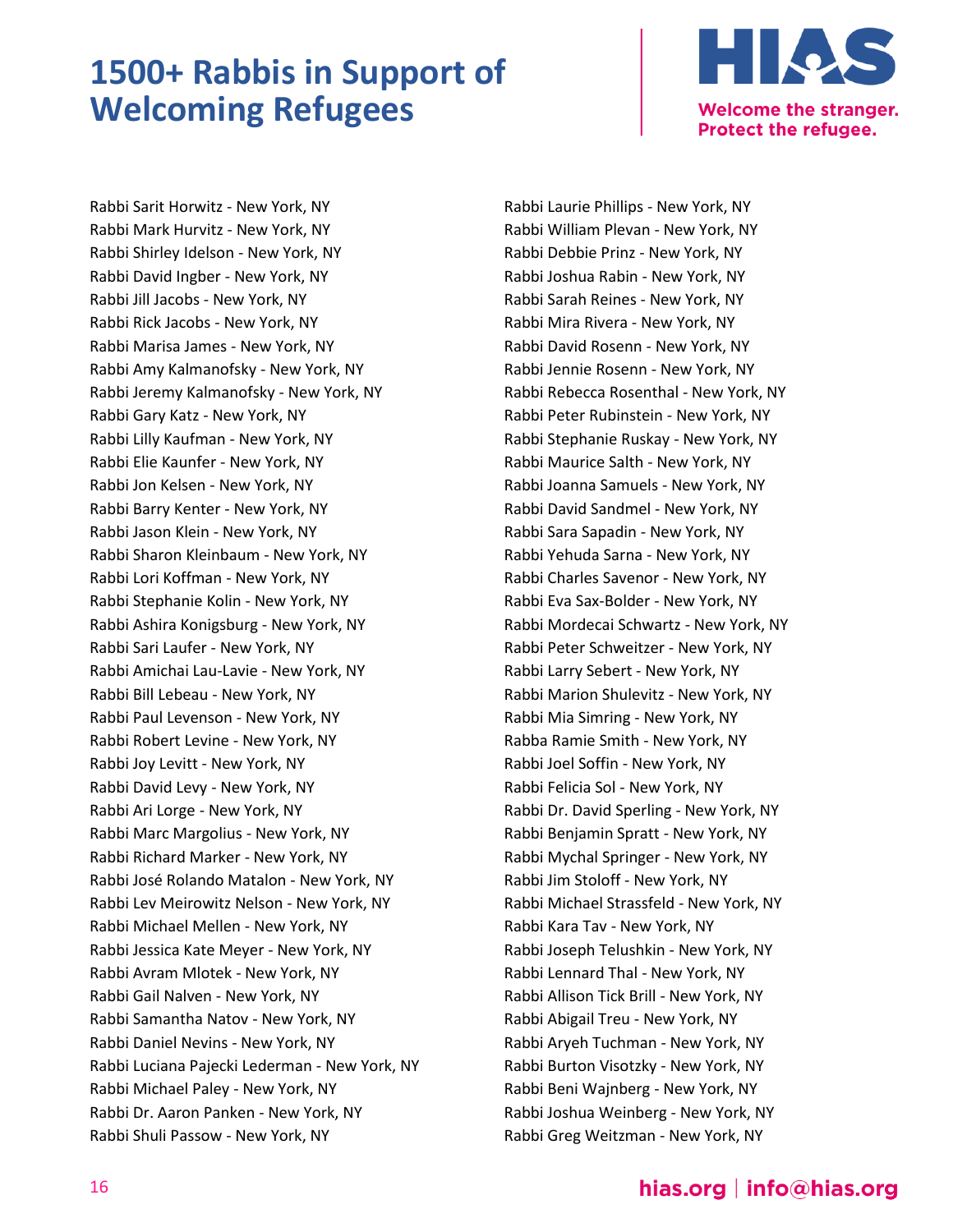

Rabbi Margaret Wenig - New York, NY Rabbi Steven Wernick - New York, NY Rabbi Nancy Wiener - New York, NY Rabbi Ethan Witkovsky - New York, NY Rabbi Melinda Zalma - New York, NY Rabbi Elizabeth Zeller - New York, NY Rabbi Lawrence Freedman - Newburgh, NY Rabbi Benjamin Sharff - Nyack, NY Rabbi Mark Greenspan - Oceanside, NY Rabbi Ami Hersh - Orangeburg, NY Rabbi Steven Moskowitz - Oyster Bay, NY Rabbi Dana Bogatz - Peekskill, NY Rabbi Jennifer Jaech - Peekskill, NY Rabbi Alex Salzberg - Pelham Manor, NY Rabbi Debra Bennet - Plainview, NY Rabbi Julie Danan - Pleasantville, NY Rabbi Jaymee Alpert - Port Chester, NY Rabbi Adam Fisher - Port Jefferson Station, NY Rabbi Danny Burkeman - Port Washington, NY Rabbi Michael Mishkin - Port Washington, NY Rabbi Leah Berkowitz - Poughkeepsie, NY Rabbi Michael Fessler - Poughkeepsie, NY Rabbi Daniel Polish - Poughkeepsie, NY Rabbi Steven Altarescu - Putnam Valley, NY Rabbi Jay Michaelson - Putnam Valley, NY Rabbi Joshua Cahan - Riverdale, NY Rabbi Moshe Edelman - Riverdale, NY Rabbi Linda Shriner-Cahn - Riverdale, NY Rabbi Leonardo Bitran - Rochester, NY Rabbi Owen Gottlieb - Rochester, NY Rabbi Alan Katz - Rochester, NY Rabbi Sandra Katz - Rochester, NY Rabbi Kelly Levy - Rochester, NY Rabbi Drorah Setel - Rochester, NY Rabbi Rachel Smookler - Rochester, NY Rabbi Peter Stein - Rochester, NY Rabbi Debbi Till - Rochester, NY Rabbi Marc Gruber - Rockville Centre, NY Rabbi Lee Friedlander - Roslyn Heights, NY Rabbi Andrew Gordon - Roslyn Heights, NY Rabbi Michael White - Roslyn Heights, NY

Rabbi Howard Goldsmith - Rye, NY Rabbi Daniel Geffen - Sag Harbor, NY Rabbi Linda Motzkin - Saratoga Springs, NY Rabbi Jonathan Rubenstein - Saratoga Springs, NY Rabbi Adam Baldachin - Scarsdale, NY Rabbi Jonathan Blake - Scarsdale, NY Rabbi Jeffrey Brown - Scarsdale, NY Rabbi Ilyse Glickman - Scarsdale, NY Rabbi David Levy - Scarsdale, NY Rabbi Dr. Matt Cutler - Schenectady, NY Rabbi Daniel Epstein - Spring Valley, NY Rabbi Michael Howald - Staten Island, NY Rabbi Sharon Sobel - Stony Brook, NY Rabbi Glynis Conyer - Suffern, NY Rabbi Karen Sussan - Suffern, NY Rabbi Joel Levenson - Syosset, NY Rabbi Rachel Maimin - Syosset, NY Rabbi Jaimee Shalhevet - Syosset, NY Rabbi Paul Drazen - Syracuse, NY Rabbi Daniel Fellman - Syracuse, NY Rabbi Joan Glazer Farber - Tarrytown, NY Rabbi David Holtz - Tarrytown, NY Rabbi Debora Gordon - Troy, NY Rabbi Daniel Jezer - Tully, NY Rabbi Shir Yaakov Feit - Ulster Park, NY Rabbi Ariel Naveh - Wantagh, NY Rabbi Judy Cohen-Rosenberg - Westbury, NY Rabbi Lester Bronstein - White Plains, NY Rabbi Fredda Cohen - White Plains, NY Rabbi Billy Dreskin - White Plains, NY Rabbi Aliza Erber - White Plains, NY Rabbi Michael Goldman - White Plains, NY Rabbi Shai Held - White Plains, NY Rabbi Jeffrey Hoffman - White Plains, NY Rabbi Stephen Klein - White Plains, NY Rabbi Jonathan Malamy - White Plains, NY Rabbi Edythe Mencher - White Plains, NY Rabbi Shira Milgrom - White Plains, NY Rabbi Daniel Reiser - White Plains, NY Rabbi Julie Schonfeld - White Plains, NY Rabbi Dina Shargel - White Plains, NY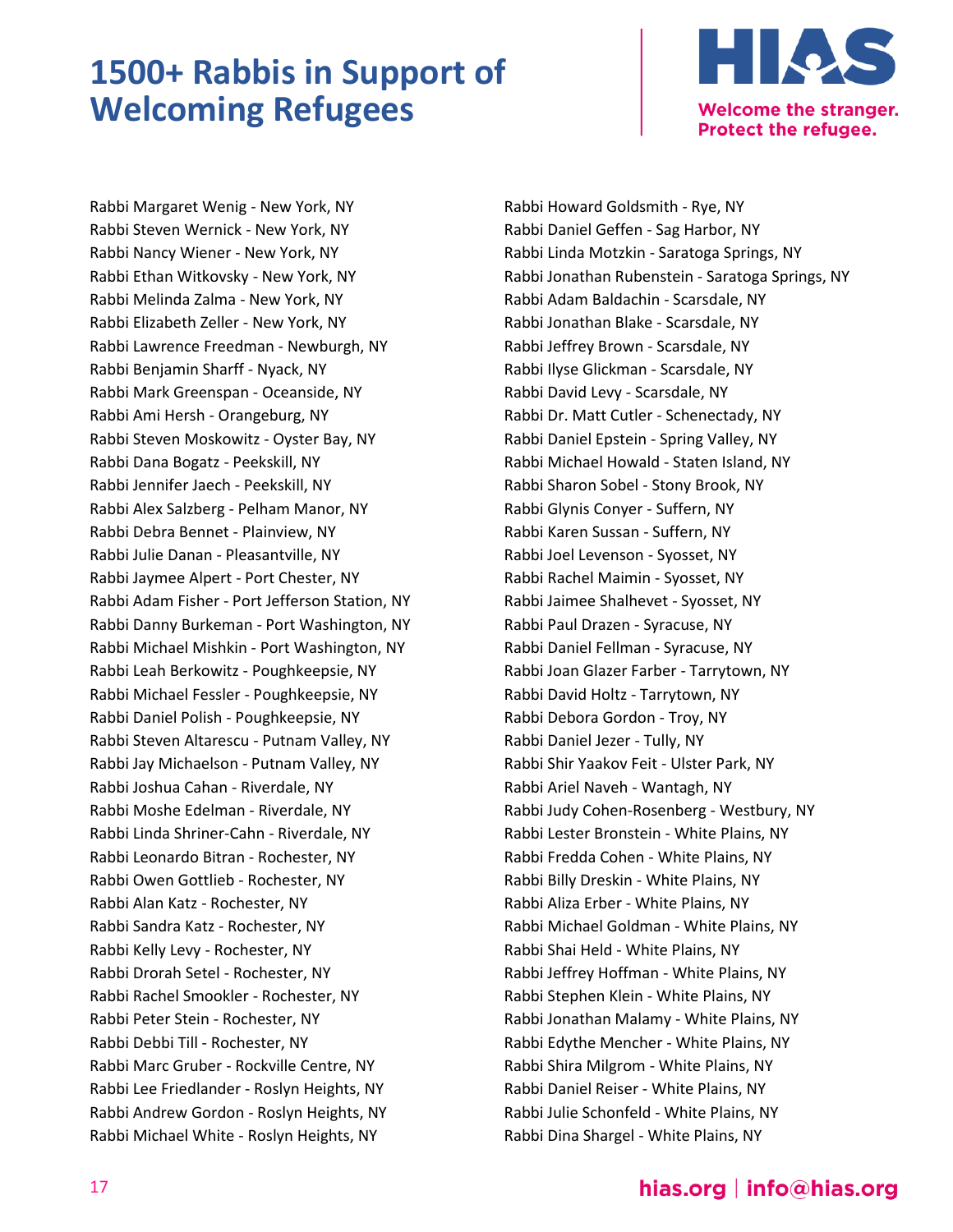

Rabbi Gordon Tucker - White Plains, NY Rabbi Tom Weiner - White Plains, NY Rabbi Daniel Wigodsky - White Plains, NY Rabbi Mara Young - White Plains, NY Rabbi Alex Lazarus-Klein - Williamsville, NY Rabbi Sholom Stern - Woodmere, NY Rabbi Jonathan Kligler - Woodstock, NY Rabbi Robert Weiner - Yorktown, NY Rabbi Josh Brown - Akron, OH Rabbi Lloyd Goldman - Beachwood, OH Rabbi Robert Nosanchuk - Beachwood, OH Rabbi Allison Vann - Beachwood, OH Rabbi Michael Ungar - Bexley, OH Rabbi Saul Oresky - Boardman, OH Rabbi Jon Adland - Canton, OH Rabbi George Barnard - Cincinnati, OH Rabbi Daniel Bogard - Cincinnati, OH Rabbi Sigma Coran - Cincinnati, OH Rabbi Michael Danziger - Cincinnati, OH Rabbi Abie Ingber - Cincinnati, OH Rabbi Meredith Kahan - Cincinnati, OH Rabbi Lewis Kamrass - CIncinnati, OH Rabbi Jan Katzew - Cincinnati, OH Rabbi Margaret Meyer - Cincinnati, OH Rabbi Elana Perry - Cincinnati, OH Rabbi Dr. Rachel Sabath Beit-Halachmi - Cincinnati, OH Rabbi Judith Spicehandler - Cincinnati, OH Rabbi Miriam Terlinchamp - Cincinnati, OH Rabbi Karen Thomashow - Cincinnati, OH Rabbi Mark Washofsky - Cincinnati, OH Rabbi Irvin Wise - Cincinnati, OH Rabbi Gary Zola - Cincinnati, OH Rabbi Shulamit Izen - Cleveland, OH Rabbi Enid Lader - Cleveland, OH Rabbi Melinda Mersack - Cleveland, OH Rabbi Elka Abrahamson - Columbus, OH Rabbi Arye Berk - Columbus, OH Rabbi Alex Braver - Columbus, OH Rabbi Dr. Alexander Kaye - Columbus, OH Rabbi Sharon Mars - Columbus, OH Rabbi Jay Moses - Columbus, OH

Rabbi Ilan Schwartz - Columbus, OH Rabbi Misha Zinkow - Columbus, OH Rabbi Karen Bodney-Halasz - Dayton, OH Rabbi Lee Moore - Kent, OH Rabbi Megan Doherty - Oberlin, OH Rabbi Steven Denker - Orange Village, OH Rabbi Stephen Weiss - Pepper Pike, OH Rabbi Joshua Caruso - Shaker Heights, OH Rabbi Steve Segar - Shaker Heights, OH Prof. Joan Friedman - Wooster, OH Rabbi Rick Kellner - Worthington, OH Rabbi Vered Harris - Edmond, OK Rabbi Abby Jacobson - Oklahoma City, OK Rabbi Juan Mejia - Oklahoma City, OK Rabbi Marc Fitzerman - Tulsa, OK Rabbi Daniel Kaiman - Tulsa, OK Rabbi Arthur Bielfeld - Toronto, ON Rabbi Yael Splansky - Toronto, ON Rabbi Vanessa Grajwer Boettiger - Ashland, OR Rabbi Julia Vaughns - Ashland, OR Rabbi David Zaslow - Ashland, OR Rabbi Benjamin Barnett - Corvallis, OR Rabbi Ruhi Sophia Rubenstein - Eugene, OR Rabbi Jacob Siegel - Eugene, OR Rabbi Daniel Isaak - Portland, OR Rabbi Rachel Joseph - Portland, OR Rabbi Debra Kolodny - Portland, OR Rabbi David Kominsky - Portland, OR Rabbi David Kosak - Portland, OR Rabbi Joshua Rose - Portland, OR Rabbi Callie Schulman - Portland, OR Rabbi Ariel Stone - Portland, OR Rabbi Joseph Wolf - Portland, OR Rabbi Robert Leib - Abington, PA Rabbi Amber Powers - Abington, PA Rabbi Jacob Singer-Beilin - Abington, PA Rabbi Melissa B. Simon - Allentown, PA Rabbi Dr. Joel Hecker - Bala Cynwyd, PA Rabbi Daniel Levitt - Bala Cynwyd, PA Rabbi Mayer Selekman - Bala Cynwyd, PA Rabbi Andrea Weiss - Bala Cynwyd, PA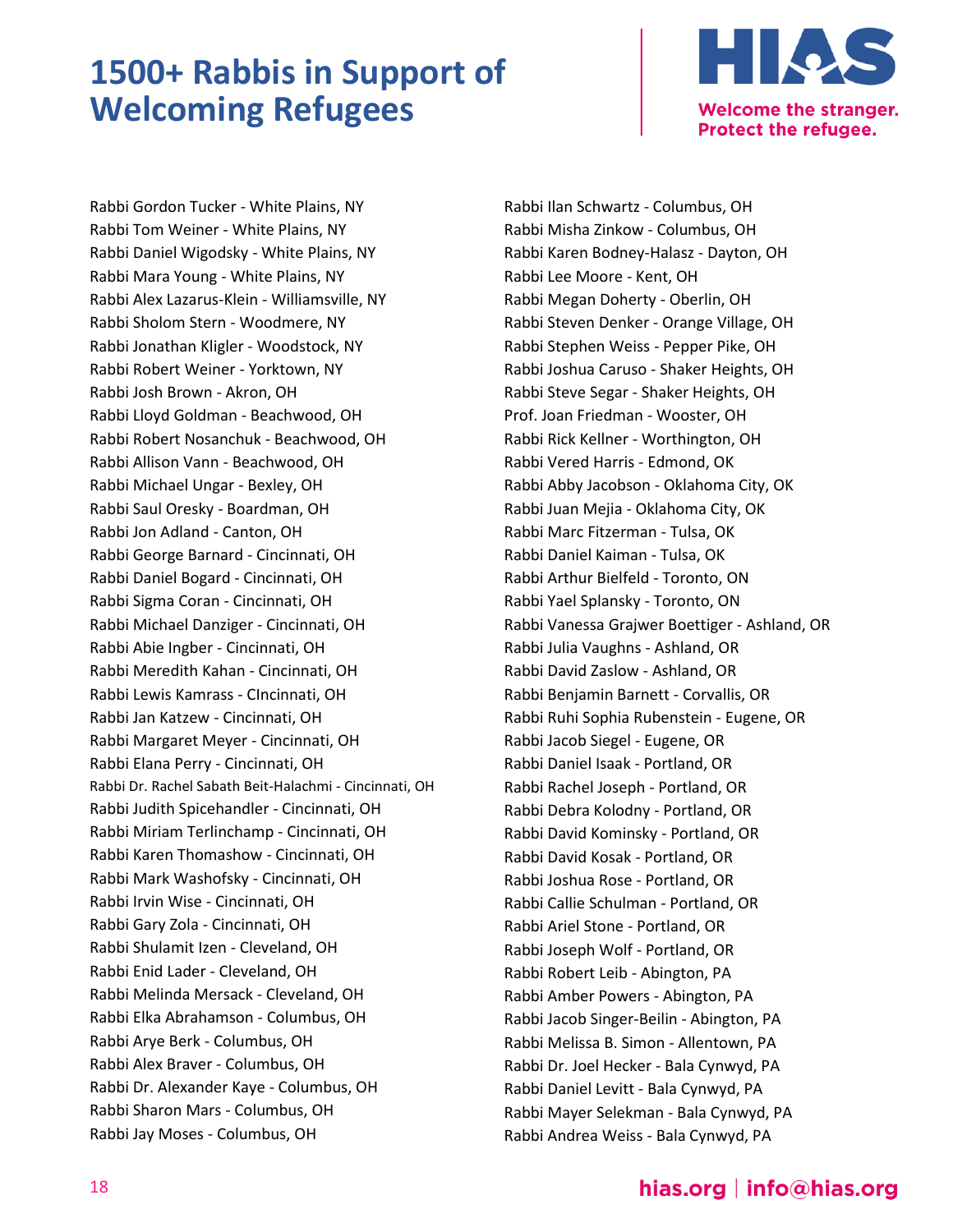

Rabbi Eric Yanoff - Bala Cynwyd, PA Rabbi Michael Singer - Bethlehem, PA Rabbi Jacob Staub - Blue Bell, PA Rabbi Eric Woodward - Blue Bell, PA Rabbi Barry Blum - Broomall, PA Rabbi Reba Carmel - Cheltenham, PA Rabbi Marjorie Berman - Clarks Summit, PA Rabbi Bradley Bleefeld - Dresher, PA Rabbi Kevin Bernstein - Elkins Park, PA Rabbi Rick Brody - Elkins Park, PA Rabbi Maurice Harris - Elkins Park, PA Rabbi Carol Harris-Shapiro - Elkins Park, PA Rabbi Elliot Holin - Elkins Park, PA Rabbi Rachel Kobrin - Elkins Park, PA Rabbi Andrea Merow - Elkins Park, PA Rabbi Rayzel Raphael - Elkins Park, PA Rabbi Stacy Rigler - Elkins Park, PA Rabbi Seymour Rosenbloom - Elkins Park, PA Rabbi Lance Sussman - Elkins Park, PA Rabbi Deborah Waxman - Elkins Park, PA Rabbi Rebecca Schorr - Emmaus, PA Rabbi Emily Losben-Ostrov - Erie, PA Rabbi Judith G Brown - Flourtown, PA Rabbi Joshua Waxman - Ft. Washington, PA Rabbi Jeffrey Eisenstat - Gladwyne, PA Rabbi Sarah Messinger - Gladwyne, PA Rabbi Meryl Crean - Glenside, PA Rabbi Erin Hirsh - Glenside, PA Rabbi Eric Cytryn - Harrisburg, PA Rabbi Gail Glicksman - Haverford, PA Rabbi Michael Michlin - Hazleton, PA Rabbi Roger Lerner - Kingston, PA Rabbi Seymour Prystowsky - Lafayette Hill, PA Rabbi Shoshanah Tornberg - Lafayette Hill, PA Rabbi Jack Paskoff - Lancaster, PA Rabbi Chana Leslie Glazer - Lewisburg, PA Rabbi Michael Ramberg - Melrose Park, PA Rabbi Robert Tabak - Melrose Park, PA Rabbi Ariella Rosen - Merion Station, PA Rabbi Barbara Symons - Monroeville, PA Rabbi Marsha Friedman - Narberth, PA

Rabbi Mira Wasserman - Narberth, PA Rabbi Dan Ehrenkrantz - New Hope, PA Rabbi Aaron Gaber - Newtown, PA Rabbi Paula Goldberg - Newtown, PA Rabbi David Ackerman - Penn Valley, PA Rabbi Uri Allen - Penn Valley, PA Rabbi Howard Avruhm Addison - Philadelphia, PA Rabbi Rebecca Alpert - Philadelphia, PA Rabbi Phyllis Berman - Philadelphia, PA Rabbi Tamara Cohen - Philadelphia, PA Rabbi Isabel de Koninck - Philadelphia, PA Rabbi Sue Levi Elwell - Philadelphia, PA Rabbi Eli Freedman - Philadelphia, PA Rabbi Dayle Friedman - Philadelphia, PA Rabbi Alan D Fuchs - Philadelphia, PA Rabbi Elisa Goldberg - Philadelphia, PA Rabbi Yosef Goldman - Philadelphia, PA Rabbi Seth Goren - Philadelphia, PA Rabbi Julie Greenberg - Philadelphia, PA Rabbi Michelle Greenfield - Philadelphia, PA Rabbi Joshua Gutoff - Philadelphia, PA Rabbi Eliezer Hirsch - Philadelphia, PA Rabbi Linda Holtzman - Philadelphia, PA Rabbi Beth Janus - Philadelphia, PA Rabbi Valerie Joseph - Philadelphia, PA Rabbi Beth Kalisch - Philadelphia, PA Rabbi Malkah Binah Klein - Philadelphia, PA Rabbi Elinor Knepler - Philadelphia, PA Rabbi Alan LaPayover - Philadelphia, PA Rabbi Adam Lavitt - Philadelphia, PA Rabbi Yael Levy - Philadelphia, PA Rabbi Annie Lewis - Philadelphia, PA Rabbi Mordechai Liebling - Philadelphia, PA Rabbi Jill Maderer - Philadelphia, PA Rabbi Nathan Martin - Philadelphia, PA Rabbi Kelilah Miller - Philadelphia, PA Rabbi Julie Pfau - Philadelphia, PA Rabbi Marcia Prager - Philadelphia, PA Rabbi Alanna Sklover - Philadelphia, PA Rabbi Reena Spicehandler - Philadelphia, PA Rabbi Erica Steelman - Philadelphia, PA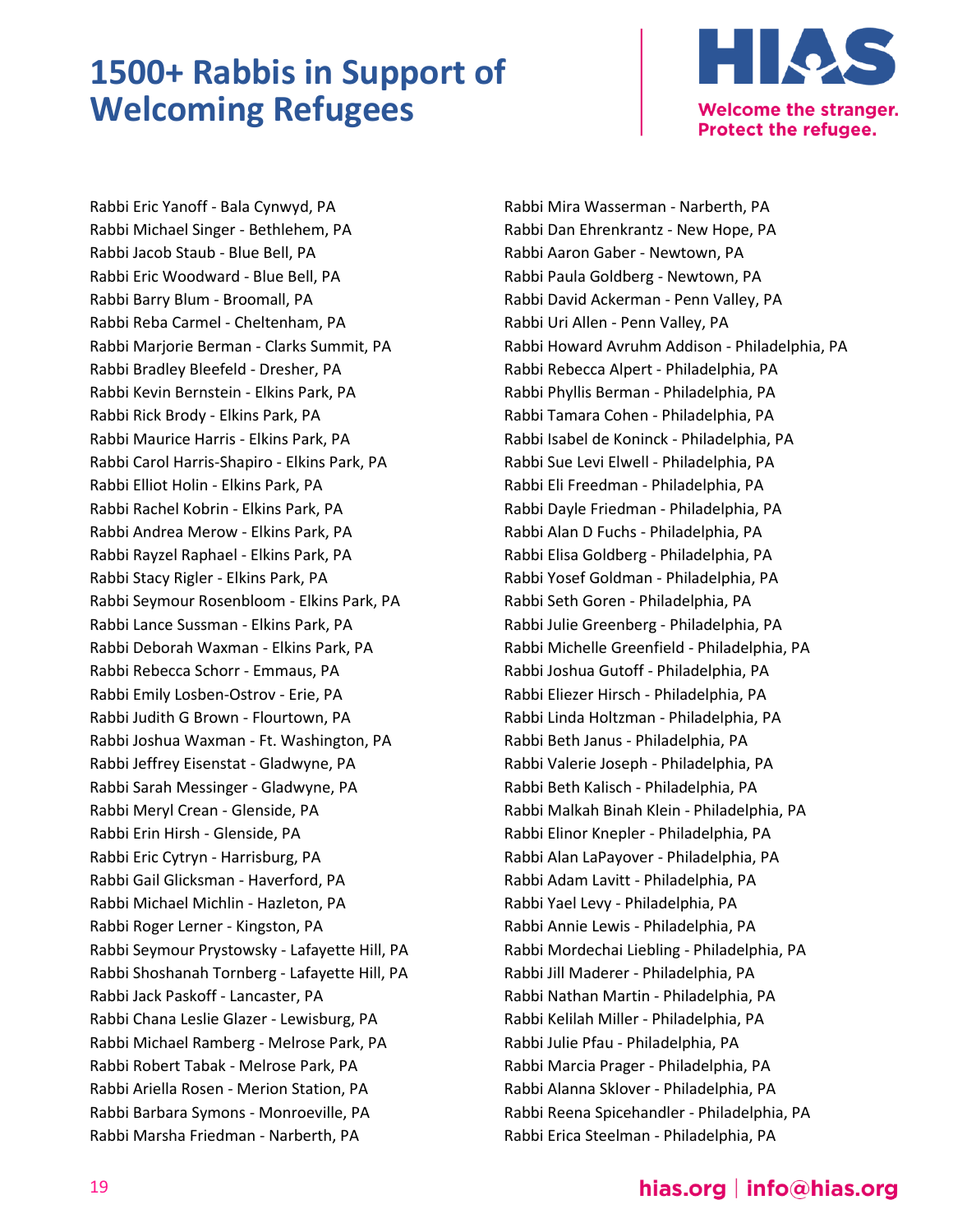

Rabbi Richard Steinbrink - Philadelphia, PA Rabbi George Stern - Philadelphia, PA Rabbi Danielle Stillman - Philadelphia, PA Rabbi David Teutsch - Philadelphia, PA Rabbi Sheila Weinberg - Philadelphia, PA Rabbi Avi Winokur - Philadelphia, PA Rabbi Alissa Wise - Philadelphia, PA Rabbi Dan Wolpe - Philadelphia, PA Rabbi Adam Zeff - Philadelphia, PA Rabbi Shawn Zevit - Philadelphia, PA Rabbi Simcha Zevit - Philadelphia, PA Rabbi Jeff Sultar - Phoenixville,, PA Rabbi Seth Adelson - Pittsburgh, PA Rabbi Amy Bardack - Pittsburgh, PA Rabbi Aaron Bisno - Pittsburgh, PA Rabbi Doris Dyen - Pittsburgh, PA Rabbi James Gibson - Pittsburgh, PA Rabbi Keren Gorban - Pittsburgh, PA Rabbi Alex Greenbaum - Pittsburgh, PA Rabbi Aaron Mackler - Pittsburgh, PA Rabbi Jeremy Markiz - Pittsburgh, PA Rabbi Bryna Milkow - Pittsburgh, PA Rabbi Howard Stein - Pittsburgh, PA Rabbi Ron Symons - Pittsburgh, PA Rabbi Brian Michelson - Reading, PA Rabbi Helen Plotkin - Rose Valley, PA Rabbi Daniel Swartz - Scranton, PA Rabbi Nina Mandel - Selinsgrove, PA Rabbi David Mivasair - State College, PA Rabbi Jeremy Gerber - Wallingford, PA Rabbi Lawrence Troster - West Chester, PA Rabbi Elyse Wechterman - Wyncote, PA Rabbi Richard Hirsh - Wynnewood, PA Rabbi Alan Iser - Wynnewood, PA Rabbi David Levin - Wynnewood, PA Rabbi Linda Potemken - Wynnewood, PA Rabbi David Straus - Wynnewood, PA Rabbi Anna Boswell-Levy - Yardley, PA Rabbi Joshua Gruenberg - Yardley, PA Rabbi Elliot Strom - Yardley, PA Rabbi Alan Flam - Barrington, RI

Rabbi Andrew Klein - Barrington, RI Rabbi Jeffrey Goldwasser - East Greenwich, RI Rabbi Elan Babchuck - Providence, RI Rabbi Barry Dolinger - Providence, RI Rabbi Wayne Franklin - Providence, RI Rabbi Andrea Gouze - Providence, RI Rabbi Leslie Gutterman - Providence, RI Rabbi Jonathan Kraus - Providence, RI Rabbi Sarah Mack - Providence, RI Rabbi James Rosenberg - Providence, RI Rabbi Jacqueline Satlow - Providence, RI Rabbi Rachel Zerin - Providence, RI Reb Zusha Kalet - Beaufort, SC Rabbi Stephanie Alexander - Charleston, SC Rabbi Greg Kanter - Charleston, SC Rabbi Aaron Sherman - Charleston, SC Rabbi Brad Bloom - Hilton Head, SC Rabbi Dr. Arthur Segal - Hilton Head Island, SC Rabbi Arthur Rutberg - Gray, TN Rabbi Alon Ferency - Knoxville, TN Rabbi Harry Danziger - Memphis, TN Rabbi Ilan Glazer - Memphis, TN Rabbi Micah Greenstein - Memphis, TN Rabbi Shana Mackler - Nashville, TN Rabbi Lev Baesh - Austin, TX Rabbi Amy Cohen - Austin, TX Rabbi Rebecca Epstein - Austin, TX Rabbi Susan Lippe - Austin, TX Rabbi Samuel Rose - Austin, TX Rabbi Robbi Sherwin - Austin, TX Rabbi Joshua Taub - Beaumont, TX Rabbi Rebecca Reice - Cedar Park, TX Rabbi Matt Rosenberg - College Station, TX Rabbi Kenneth Roseman - Corpus Christi, TX Rabbi Heidi Coretz - Dallas, TX Rabbi Kimberly Herzog Cohen - Dallas, TX Rabbi Nancy Kasten - Dallas, TX Rabbi Dr. Shira Lander - Dallas, TX Rabbi Debra Robbins - Dallas, TX Rabbi Adam Roffman - Dallas, TX Rabbi Amy Ross - Dallas, TX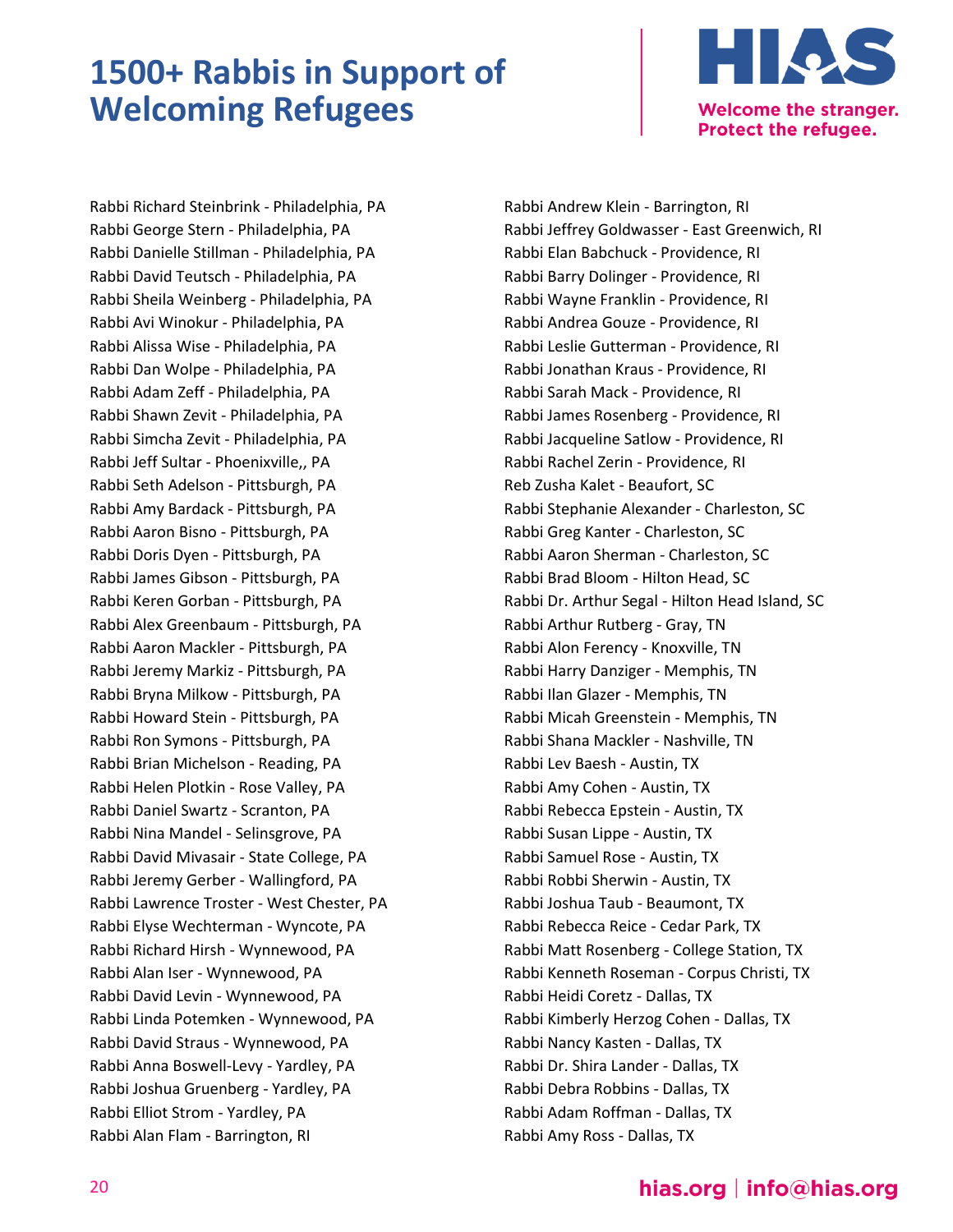

Rabbi Matt Rutta - Dallas, TX Rabbi Hanan Schlesinger - Dallas, TX Rabbi David Stern - Dallas, TX Rabbi Daniel Utley - Dallas, TX Rabbi Shira Wallach - Dallas, TX Rabbi Ben Zeidman - El Paso, TX Rabbi Ralph Mecklenburger - Fort Worth, TX Rabbi Brian Zimmerman - Fort Worth, TX Rabbi David Gruber - Frisco, TX Rabbi Marshal Klaven - Galveston, TX Rabbi Karyn Berger - Hewitt, TX Rabbi Daniel Aronson - Houston, TX Rabbi Annie Belford - Houston, TX Rabbi Gideon Estes - Houston, TX Rabbi Barry Gelman - Houston, TX Rabbi Michael Goldstein - Houston, TX rabbi Steven Gross - Houston, TX Rabbi Daniel Horwitz - Houston, TX Rabbi Samantha Kahn - Houston, TX Rabbi Jill Levy - Houston, TX Rabbi Samantha Safran - Houston, TX Rabbi Deborah Schloss - Houston, TX Rabbi Pamela Silk - Houston, TX Rabbi Seth Stander - Houston, TX Rabbi Brian Strauss - Houston, TX Rabbi Ranon Teller - Houston, TX Rabbi Kenny Weiss - Houston, TX Rabbi Dan Gordon - Humble, TX Rabbi Claudio Kogan - McAllen, TX Rabbi Joshua Lobel - Missouri City, TX Rabbi Stefan Weinberg - Plano, TX Rabbi Jeffrey Abraham - San Antonio, TX Rabbi Alan Berlin - San Antonio, TX Rabbi Mara Nathan - San Antonio, TX Rabbi Samuel Stahl - San Antonio, TX Rabbi Marina Yergin - San Antonio, TX Rabbi Matthew Berger - The Woodlands, TX Rabbi Neal Katz - Tyler, TX Rabbi Laura Harari - Waco, TX Rabbi Frederick Wenger - Salt Lake City, UT Rabbi Brett Isserow - Alexandria, VA

Rabbi Jack Moline - Alexandria, VA Rabbi Steven Rein - Alexandria, VA Rabbi Lia Bass - Arlington, VA Rabbi Esther Lederman - Arlington, VA Rabbi Julia Watts Belser - Arlington, VA Rabbi Daniel Alexander - Charlottesville, VA Rabbi Tom Gutherz - Charlottesville, VA Rabbi Rachel Schmelkin - Charlottesville, VA Rabbi Joshua Ackerman - Fairfax, VA Rabbi David Kalender - Fairfax, VA Rabbi Jeffrey Saxe - Falls Church, VA Rabbi John Nimon - Lynchburg, VA Rabbi Amy Schwartzman - McLean, VA Rabbi Rosalin Mandelberg - Norfolk, VA Rabbi Rosalind Gold - Reston, VA Rabbi Michael Holzman - Reston, VA Rabbi Jessica Wainer - Reston, VA Rabbi Michael Knopf - Richmond, VA Rabbi Kathy Cohen - Roanoke, VA Rabbi Bruce Aft - Springfield, VA Rabbi Laura Rappaport - Springfield, VA Rabbi Jennifer Weiner - Springfield, VA Rabbi Lynne Landsberg - Staunton, VA Rabbi Ellen Jaffe-Gill - Virginia Beach, VA Rabbi Marc Kraus - Virginia Beach, VA Rabbi David Katz - Williamsburg, VA Rabbi Marc Lee Raphael - Williamsburg, VA Rabbi Scott Sperling - Winchester, VA Rabbi Michael Harvey - St. Thomas, VI Rabbi Howard Cohen - Bennington, VT Rabbi Jarah Greenfield - Bennington, VT Rabbi Amy Small - Burlington, VT Rabbi David Edleson - Lincoln, VT Rabbi Ira Schiffer - Middlebury, VT Rabbi Shana Margolin - Montpelier, VT Rabbi Michal Woll - Montpelier, VT Rabbi David Fainsilber - Morrisville, VT Rabbi James Glazier - South Burlington, VT Rabbi Paul Strasko - Bainbridge Island, WA Rabbi David Fine - Bellevue, WA Rabbi David Lipper - Bellevue, WA